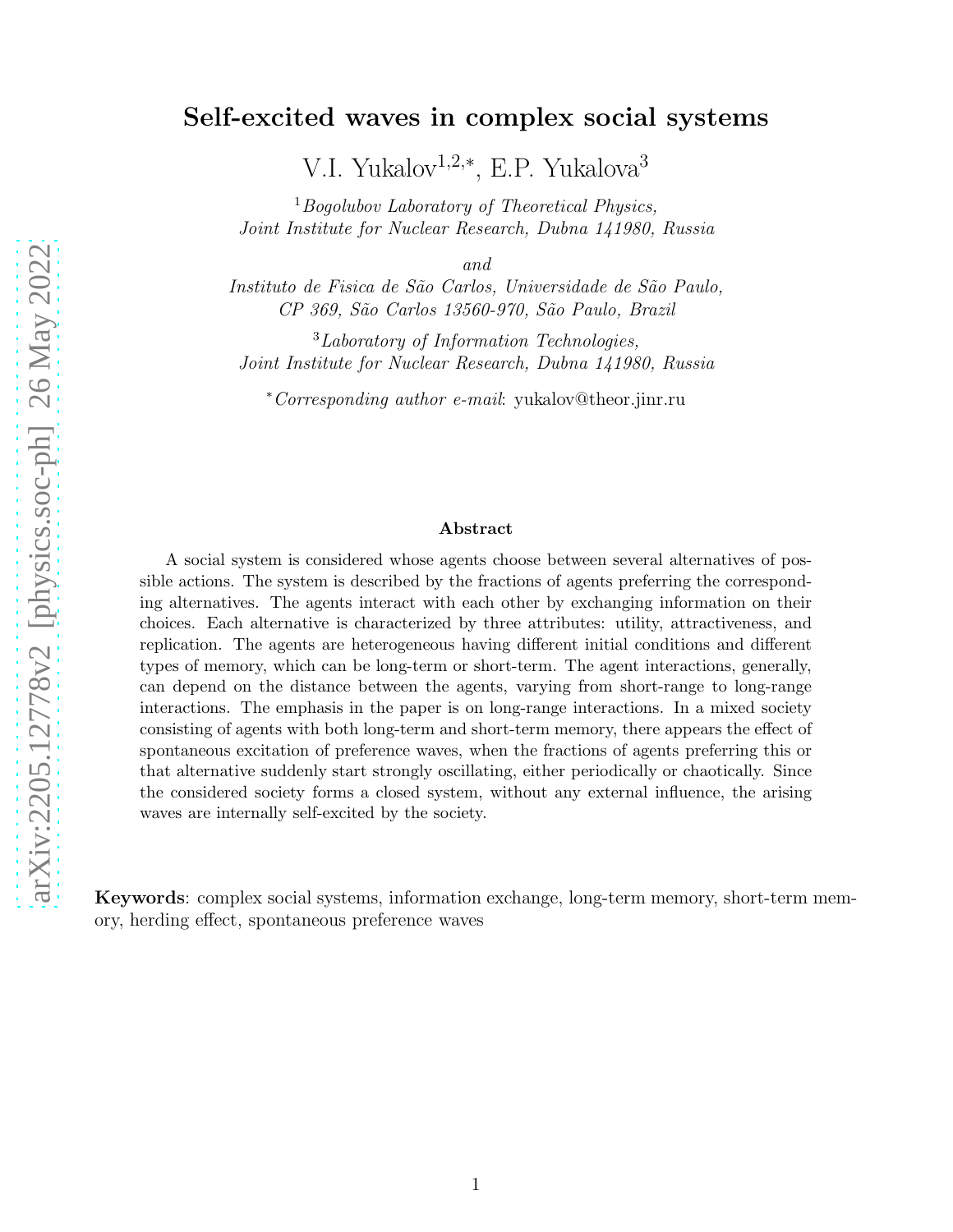## 1 Introduction

Understanding the behaviour of social systems is of long standing and permanent interest [\[1\]](#page-11-0), and it has been described employing various models based on statistical physics (see, e.g., reviews [\[2,](#page-11-1) [3\]](#page-11-2)) or on the theory of networks [\[5–](#page-11-3)[10\]](#page-11-4). The recent review [\[4\]](#page-11-5) summarizes both approaches. Here we keep in mind social networks consisting of agents choosing between different alternatives. Interactions between society members usually are described by given functions, similarly to the interactions between particles or spins in statistical mechanics. In that sense, society members are treated as nodes mechanically accomplishing prescribed actions. In the case of realistic biological, especially human, societies, such models, clearly, give a rather simplified picture, since the agents of these societies are not mechanical devices, but are intelligent agents. The basic feature of an intelligent agent is the ability, after evaluating the available information, to make decisions choosing between several alternative actions [\[11–](#page-11-6)[15\]](#page-12-0).

The aim of the present paper, is to suggest a model of a society composed of intelligent agents. To our understanding, such a model could provide a more realistic description of social systems consisting of intelligent agents taking decisions with respect to available alternatives. The basic points of the suggested theory are as follows.

(i) The approach is probabilistic. Each agent is characterized by the probability of choosing this or that alternative. This probability has the meaning of a frequentist measure showing the fraction of agents choosing the given alternative.

(ii) The probability measure takes into account three factors: the utility of alternatives, their attractiveness, and the attitude of agents towards replicating the actions of other members of the society. Thus, in addition to the estimation of utility of alternatives, our model includes the influence of emotions, described by the attractiveness of alternatives, and takes into account the herding effect.

Endeavors of including emotions in the process of choice have been undertaken in the frame of quantum decision theory [\[16](#page-12-1)[–23\]](#page-12-2). However, as has been shown [\[24\]](#page-12-3), the use of quantum theory can be avoided, and an approach can be developed incorporating emotions into decision process, without resorting to quantum techniques. Below we suggest an approach of describing the society of intelligent agents, employing only classical notions. We study a novel kind of complex society composed of agents with different types of memory, so that a fraction of the society members is endowed with long-term memory, while the others have short-term memory. In this complex society, interesting new effects appear, such as suddenly arising self-excited oscillations of preferences. These spontaneous oscillations can be either periodic or chaotic.

The layout of the paper is as follows. In Sec. 2, we formulate the model of a society of intelligent agents deciding between several alternatives. The choice is based of three attributes, utility, attractiveness, and herding. In Sec. 3, the problem is specified to the consideration of two groups of agents choosing between two alternatives. The groups are composed of agents possessing different types of memory, either long-term or short-term memory. Section 4 presents a detailed investigation of different dynamic regimes that can occur in the process of decision making. Section 5 concludes.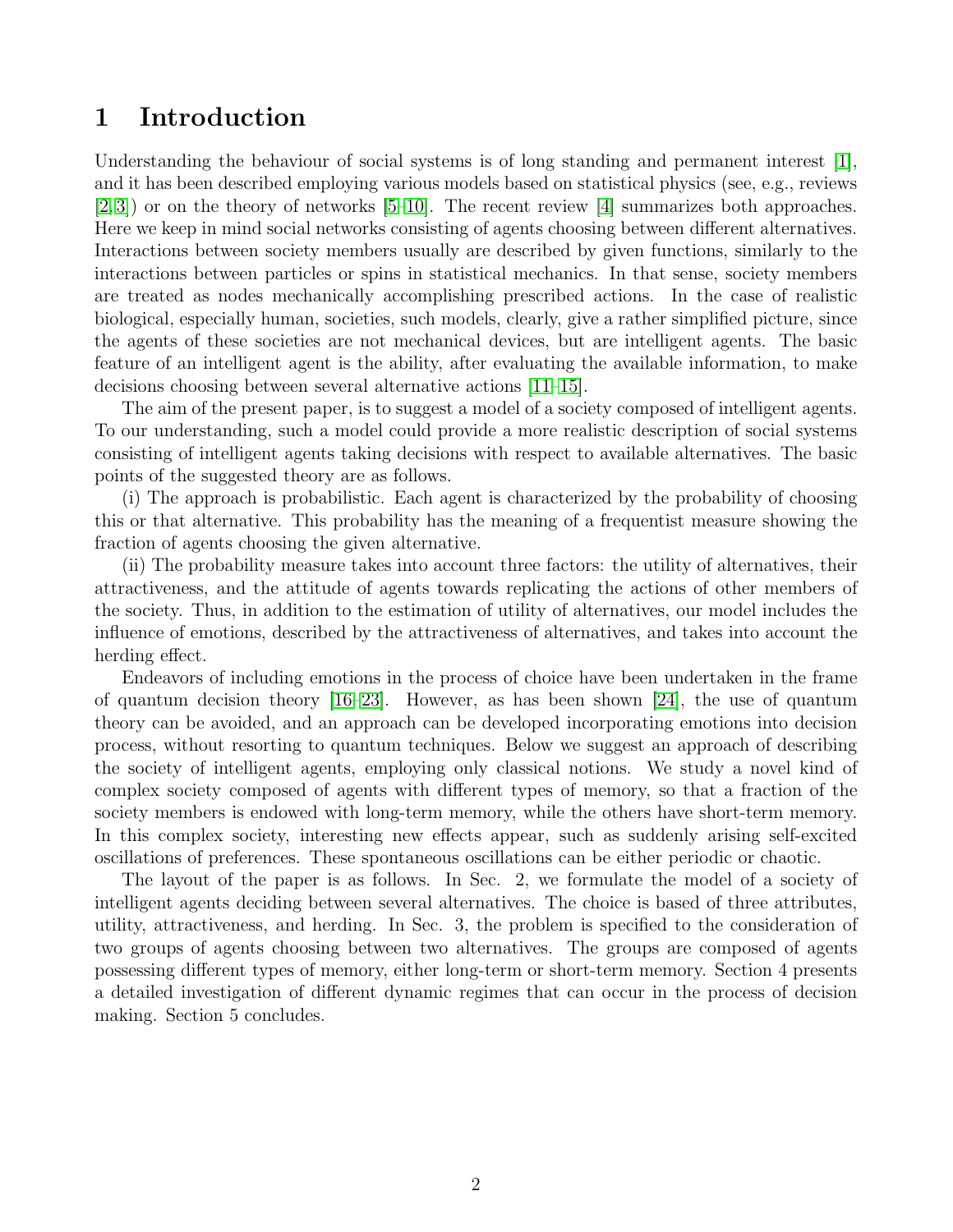## 2 Society of intelligent agents

Consider a society of N agents, enumerated by the index  $j = 1, 2, ..., N$ . Assume that each agent needs to choose between  $N_A$  alternative actions  $A_n$ , numbered by the index  $n = 1, 2, \ldots, N_A$ . This can be the choice between several candidates at elections, between different goods in a shop, between several jobs, etc.

The probability that a j-th agent chooses an alternative  $A_n$  at time t is denoted as  $p_j(A_n,t)$ . By the meaning of probability,  $p_i(A_n, t)$  has to be non-negative and normalized,

<span id="page-2-0"></span>
$$
\sum_{n=1}^{N_A} p_j(A_n, t) = 1 , \qquad 0 \le p_j(A_n, t) \le 1 . \tag{1}
$$

The utility of an alternative  $A_n$  defines the weight  $f(A_n, t)$  ascribed to this alternative, because of which  $f(A_n, t)$  can be called *utility factor*. Being a weight, it enjoys the properties of classical probability,

<span id="page-2-1"></span>
$$
\sum_{n=1}^{N_A} f_j(A_n, t) = 1 , \qquad 0 \le f_j(A_n, t) \le 1 . \tag{2}
$$

The explicit expression for the utility factor can be found from the minimization of an information functional [\[20,](#page-12-4) [25\]](#page-12-5).

Important role in the process of decision making is played by emotions that can be characterized by the *attraction factor*  $q(A_n, t)$ . Emotions can be positive or negative, because of which the attraction factor varies in the interval  $[-1, 1]$ ,

<span id="page-2-2"></span>
$$
-1 \le q_j(A_n, t) \le 1. \tag{3}
$$

If the agents of a society exchange information with each other, there appears herding effect when the members of the society incline to replicate the actions of others. Let this effect be quantified by the *herding factor*  $h(A_n, t)$ , being in the interval

<span id="page-2-3"></span>
$$
-1 \le h_j(A_n, t) \le 1. \tag{4}
$$

The probability of preferring an alternative  $A_n$  is the superposition of the utility, attraction, and herding factors. Taking into account the fact that the process of making a decision requires some time, say  $\tau$ , we have

<span id="page-2-5"></span>
$$
p_j(A_n, t + \tau) = f_j(A_n, t) + q_j(A_n, t) + h_j(A_n, t) \tag{5}
$$

This expression differentiates the probabilistic approach we follow from multi-attribute utility theory, where the expected utility functional is represented as a superposition of weighted parts associated with different attributes [\[26,](#page-12-6) [27\]](#page-12-7).

From the normalization conditions [\(1\)](#page-2-0) and [\(2\)](#page-2-1), it follows that the sum of the attraction factor and herding factor over all alternatives is zero:

$$
\sum_{n} [q_j(A_n, t) + h_j(A_n, t)] = 0.
$$
 (6)

Assuming that attraction and herding are independent, we have

<span id="page-2-4"></span>
$$
\sum_{n} q_j(A_n, t) = 0 , \qquad \sum_{n} h_j(A_n, t) = 0 . \tag{7}
$$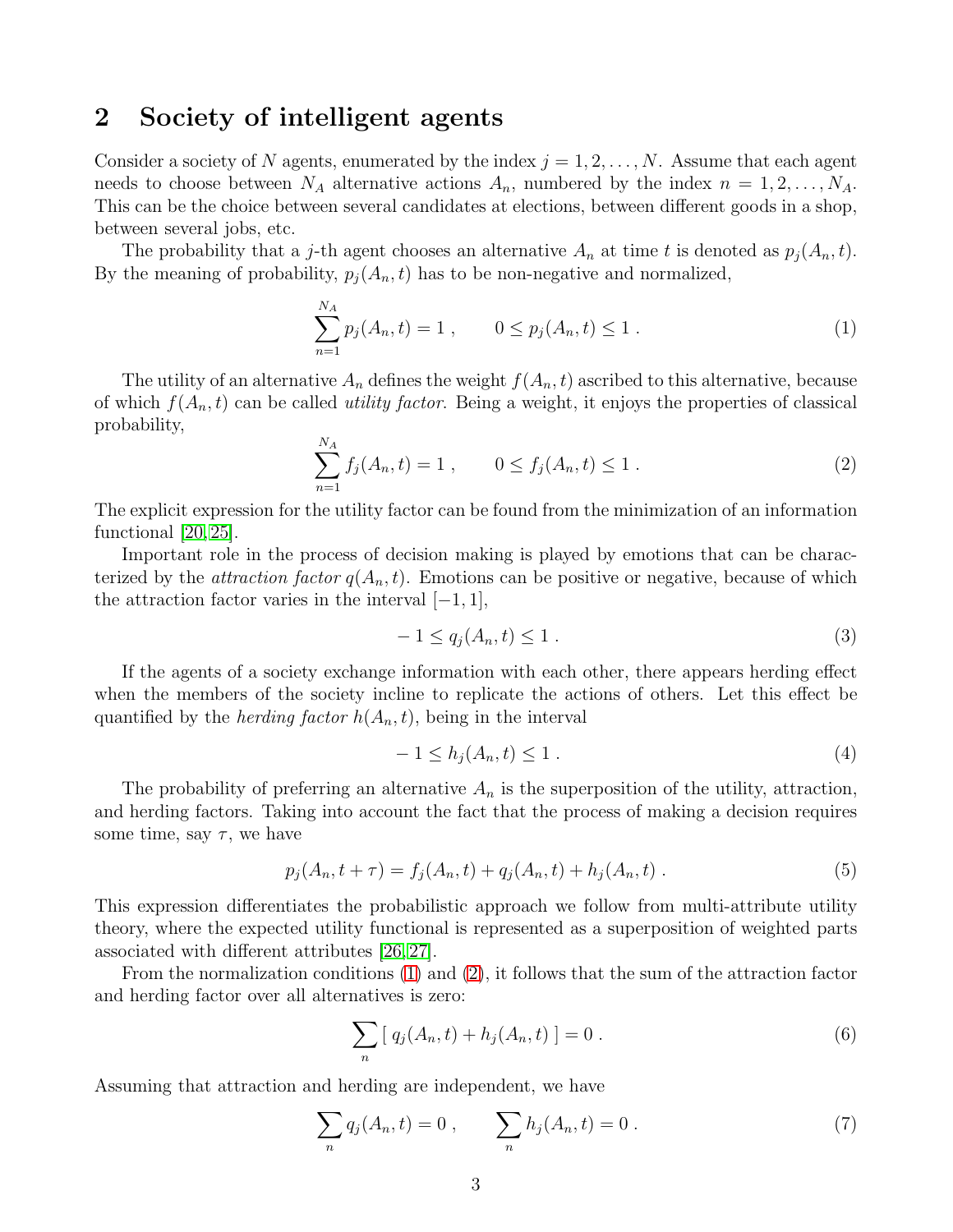The latter equations can be called alternation law.

Although, on a long time scale there exists time discounting [\[28\]](#page-12-8), however the utility of alternatives varies in time slowly, which allows us to consider it constant,

$$
f_j(A_n, t) = f_j(A_n) \tag{8}
$$

On the contrary, information exchange between the society agents is a fast process, such that the attraction factor of a j-th agent essentially depends on the amount of information  $M_i(t)$ obtained by this agent. The attraction factor can be modeled [\[29\]](#page-12-9) by the expression

$$
q_j(A_n, t) = q_j(A_n) \exp\{-M_j(t)\},\tag{9}
$$

where  $q(A_n) = q(A_n, 0)$  is an initial value of the attraction factor. This expression is similar to the time dependence of decoherence factor under nondestructive repeated measurements [\[30,](#page-12-10)[31\]](#page-12-11). The amount of information obtained by a *j*-th agent by the time t can be written as

$$
M_j(t) = \sum_{t'=0}^{t} \sum_{i=1}^{N} J_{ji}(t, t') \mu_{ji}(t') .
$$
 (10)

This can be called *remembered information*. Here  $J_{ji}(t, t')$  is the intensity of interactions during the information transfer from an *i*-th agent to the *j*-th agent in the period of time between  $t'$ and t. The information gain, received by the j-th agent from an i-th agent at time t, is given in the form of the Kullback-Leibler [\[32,](#page-12-12) [33\]](#page-13-0) relative information

$$
\mu_{ji}(t) = \sum_{n=1}^{N_A} p_j(A_n, t) \ln \frac{p_j(A_n, t)}{p_i(A_n, t)}.
$$
\n(11)

Note that the information gain enjoys the properties  $\mu_{ji} \geq 0$  and  $\mu_{jj} = 0$ . At the initial moment of time, no information has yet been transferred, implying that

$$
M_j(0) = 0 \tag{12}
$$

The interactions  $J_{ij}(t, t')$ , in general, depend on the distance between the agents. In the case of short-range interactions the topology of the agent locations is important. In the opposite case of long-range interactions, the geometry of the agent network plays no role, with the interactions acquiring the form

<span id="page-3-0"></span>
$$
J_{ij}(t, t') = \frac{1}{N - 1} J(t, t') . \tag{13}
$$

Our concern here is a society composed of intelligent agents, like humans who are able to interact with each other irrespectively of the distance between them. This kind of distance-independent interactions are provided nowadays by internet, mass media, and phones. In addition, the agents are not located at fixed nodes but can freely move varying their whereabouts. Keeping in mind these location-independent interactions, we accept in what follows the form [\(13\)](#page-3-0). Then the amount of information kept in the agent memory reads as

<span id="page-3-1"></span>
$$
M_j(t) = \sum_{t'=0}^{t} \frac{J(t, t')}{N - 1} \sum_{i=1}^{N} \mu_{ji}(t') .
$$
 (14)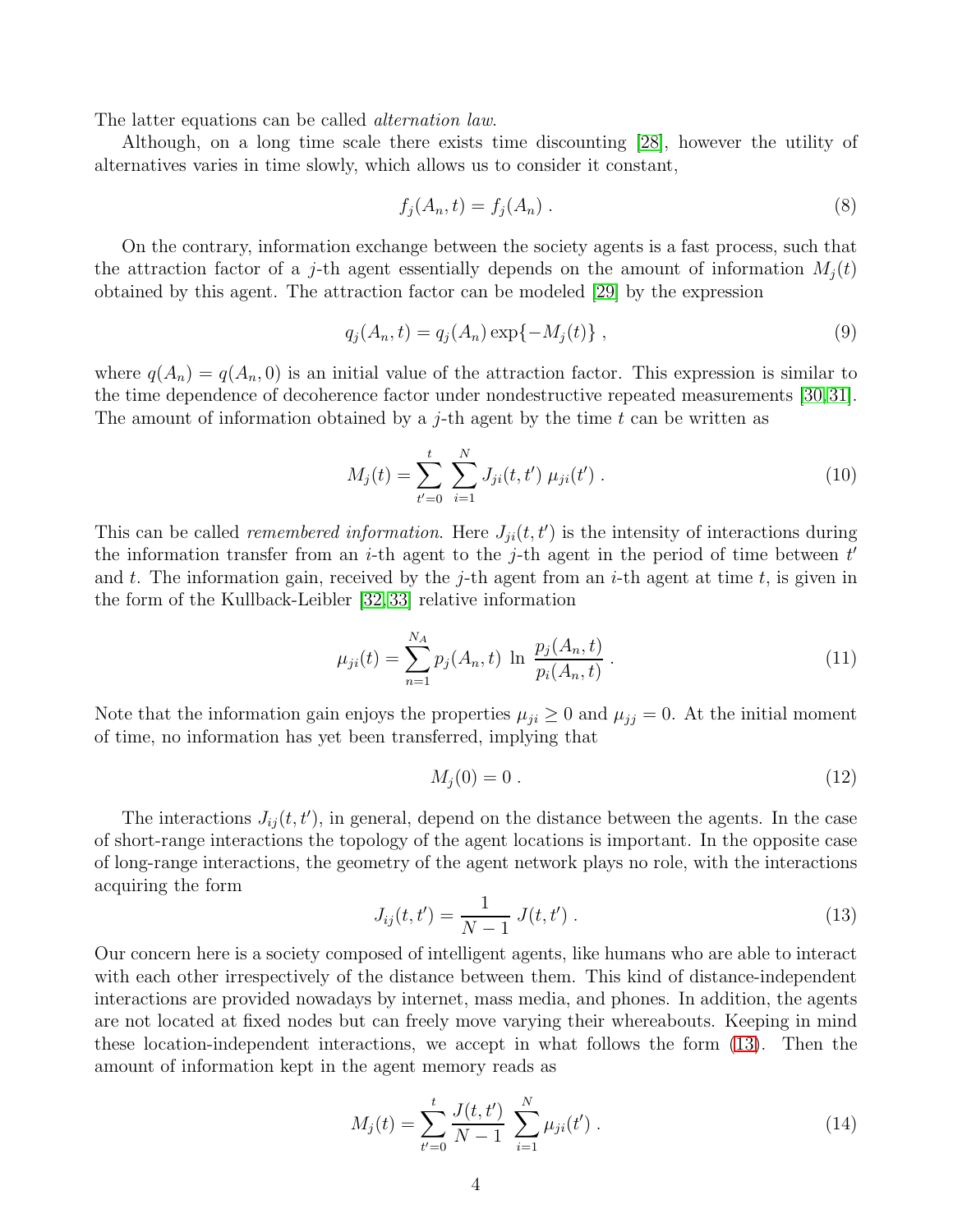The agent memory is characterized by its duration. In two opposite situations, it can be long-term or short-term. The ultimate long-term memory is permanent in time,

$$
J(t, t') = J \qquad (long-term) \tag{15}
$$

Then the amount of remembered information [\(14\)](#page-3-1) takes the form

<span id="page-4-1"></span>
$$
M_j(t) = \frac{J}{N-1} \sum_{t'=0}^{t} \sum_{i=1}^{N} \mu_{ji}(t').
$$
 (16)

The opposite case is the short-term memory, when the information from only the last step is remembered,

$$
J(t, t') = J \, \delta_{tt'} \qquad (short-term) \,. \tag{17}
$$

In that case, the available remembered information [\(14\)](#page-3-1) becomes

<span id="page-4-2"></span>
$$
M_j(t) = \frac{J}{N-1} \sum_{i=1}^{N} \mu_{ji}(t) .
$$
 (18)

In complex societies, there exists a collective effect, when the agents are prone to imitate the actions of others. This is called the herd effect. Herd behavior occurs in animal herds, packs, bird flocks, fish schools and so on, as well as in humans. It is well known and studied for many years [\[34–](#page-13-1)[40\]](#page-13-2). In evolution equations of social and biological systems, the mathematical description of herding is represented by the replication term [\[41\]](#page-13-3), which for our case takes the form

<span id="page-4-0"></span>
$$
h_j(A_n, t) = \varepsilon_j \left\{ \frac{1}{N-1} \sum_{i(\neq j)}^N [f_i(A_n) + q_i(A_n, t)] - [f_j(A_n) + q_j(A_n, t)] \right\}.
$$
 (19)

The parameters  $\varepsilon_j$  describe the intensity of the herding behaviour. Due to the normalization conditions  $(1)$ ,  $(2)$ ,  $(3)$ ,  $(4)$ , and  $(7)$ , these parameters satisfy the inequalities

$$
0 \le \varepsilon_j \le 1 \qquad (j = 1, 2, \dots, N) \tag{20}
$$

Without the loss of generality, time can be measured in units of  $\tau$ . Substituting the herding term [\(19\)](#page-4-0) into expression [\(5\)](#page-2-5) yields the equation

$$
p_j(A_n, t+1) = (1 - \varepsilon_j) [f_j(A_n) + q_j(A_n, t)] + \frac{\varepsilon_j}{N-1} \sum_{i(\neq j)}^N [f_i(A_n) + q_i(A_n, t)]. \tag{21}
$$

This it the evolution equation for the probability that the j-th agent chooses at time  $t + 1$  the alternative  $A_n$ . The right-hand side of this equation at time  $t = 0$  gives the initial condition

$$
p_j(A_n, 0) = (1 - \varepsilon_j) [f_j(A_n) + q_j(A_n, 0)] + \frac{\varepsilon_j}{N - 1} \sum_{i \in j}^N [f_i(A_n) + q_i(A_n, 0)]. \tag{22}
$$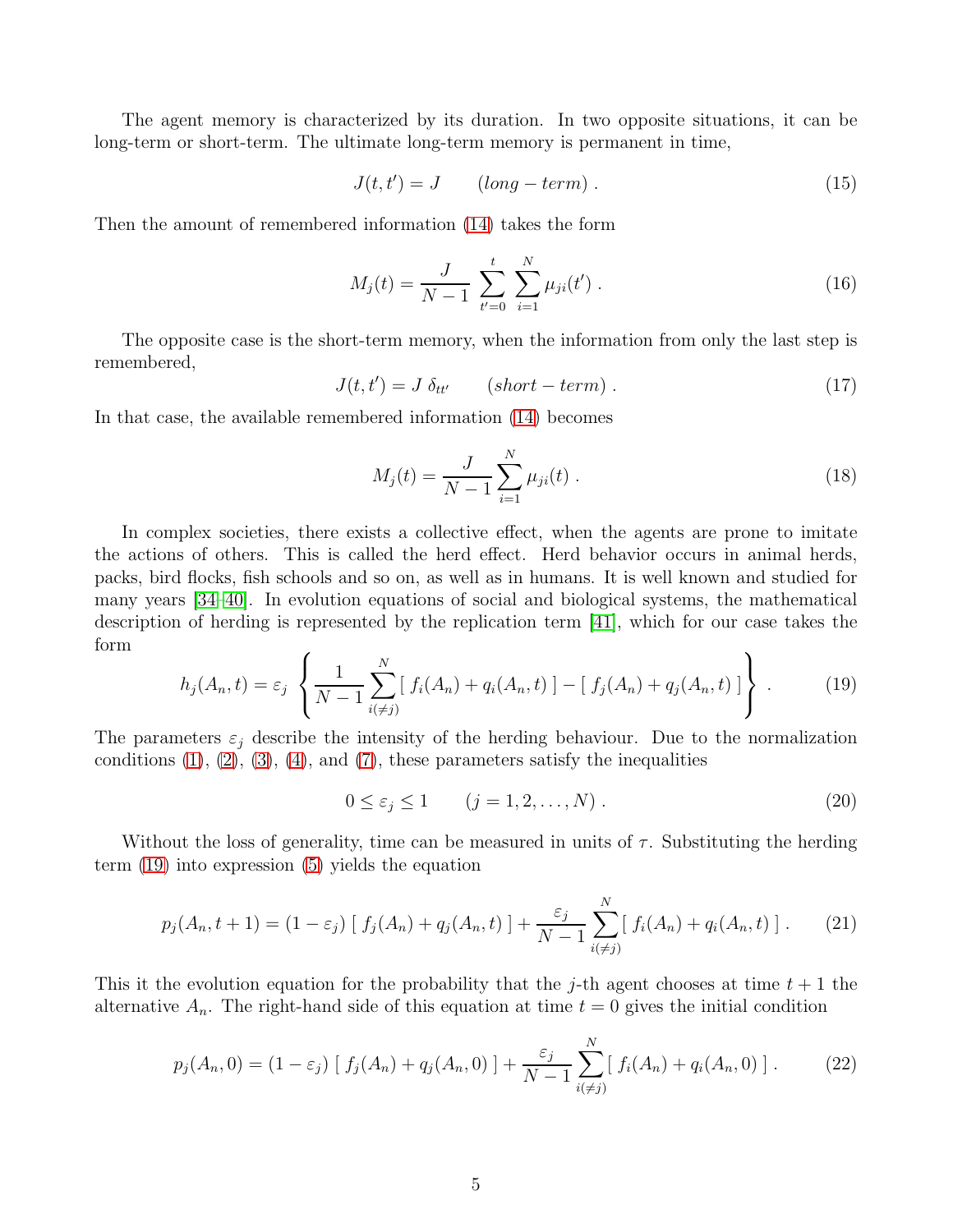# 3 Agents with different types of memory

Now we need to specify what kind of agents we consider. Agents can differ by initial conditions or by the types of their memory. The simplest case is when all agents possess the same type of memory, although even then the dynamics of preferences can exhibit rather nontrivial behaviour [\[29\]](#page-12-9). Here we study a more interesting case, where the society consists of agents with different types of memory. A fraction of agents has long-term memory and the other part, short-term memory. Such a mixture of agents with different properties much better models the real human societies. It turns out that this more complex society exhibits unusual phenomena that are absent in homogeneous societies where all agents possess the same type of memory. For instance, there appear self-excited waves of preferences, spontaneously arising without any external influence. These waves can appear at the beginning of dynamics or may not exist at the beginning of decision processes, but appear suddenly after some time of quite smooth dynamics.

Suppose the society consists of two types of agents. One part enjoys long-term memory associated with the information function [\(16\)](#page-4-1), while the other part has short-term memory corresponding to the information function [\(18\)](#page-4-2). A group of similar agents can be represented by a frequentist probability showing the fraction of agents choosing an alternative  $A_n$  at time t. For the case of two groups, we have the probabilities  $p_1(A_n, t)$  and  $p_2(A_n, t)$ .

Let us also consider the very often met situation when the choice is between two alternatives, say  $A_1$  and  $A_2$ . Then, keeping in mind the normalization conditions [\(1\)](#page-2-0), [\(2\)](#page-2-1), and [\(7\)](#page-2-4), with  $j = 1, 2$ , we can simplify the notation for the probabilities,

$$
p_j(A_1, t) \equiv p_j(t) , \qquad p_j(A_2, t) = 1 - p_j(t) , \qquad (23)
$$

utility factors,

$$
f_j(A_1) \equiv f_j \;, \qquad f_j(A_2) = 1 - f_j \;, \tag{24}
$$

attraction factors,

$$
q_j(A_1, t) \equiv q_j(t) , \qquad q_j(A_2, t) = -q_j(t) , \qquad (25)
$$

and herding factors,

$$
h_j(A_1, t) \equiv h_j(t) , \qquad h_j(A_2, t) = -h_j(t) . \tag{26}
$$

Then we have the probabilities

$$
p_j(t+1) = f_j + q_j(t) + h_j(t) \qquad (j = 1, 2) ,
$$
 (27)

with the attraction and herding factors

$$
q_j(t) = q_j \exp\{-M_j(t)\} \qquad (j = 1, 2) ,
$$
  

$$
h_j(t) = \varepsilon_j \left[ f_i + q_i(t) - f_j - q_j(t) \right] \qquad (i \neq j) ,
$$
 (28)

where  $q_i \equiv q_i(0)$ .

Let us mark the group of agents with long-term memory as the group number one, and the group of agents with short-term memory, as the second group. For the corresponding available remembered information, setting  $J = 1$ , we have in the case of long-term memory

<span id="page-5-0"></span>
$$
M_1(t) = \sum_{t'=0}^{t} \mu_{12}(t')
$$
\n(29)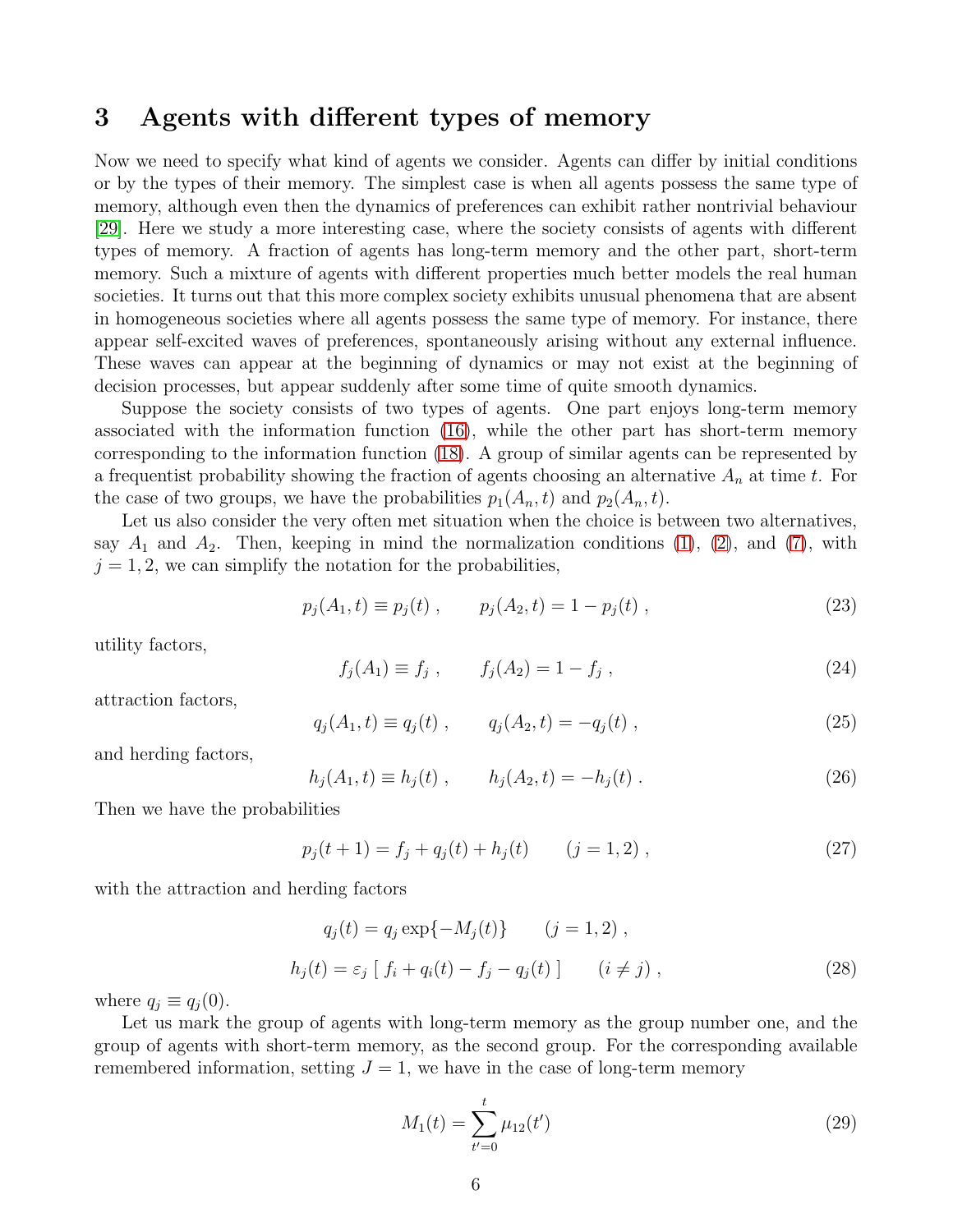and for short-term memory,

<span id="page-6-1"></span>
$$
M_2(t) = \mu_{21}(t) \tag{30}
$$

The information gain reads as

$$
\mu_{ij}(t) = p_i(t) \ln \frac{p_i(t)}{p_j(t)} + [1 - p_i(t)] \ln \frac{1 - p_i(t)}{1 - p_j(t)}, \qquad (31)
$$

where  $i \neq j$ . Thus we come to the evolution equations

<span id="page-6-0"></span>
$$
p_1(t+1) = (1 - \varepsilon_1) [f_1 + q_1(t)] + \varepsilon_1 [f_2 + q_2(t)],
$$
  
\n
$$
p_2(t+1) = (1 - \varepsilon_2) [f_2 + q_2(t)] + \varepsilon_2 [f_1 + q_1(t)],
$$
\n(32)

with the initial conditions

$$
p_1(0) = (1 - \varepsilon_1) [f_1 + q_1] + \varepsilon_1 [f_2 + q_2],
$$
  
\n
$$
p_2(0) = (1 - \varepsilon_2) [f_2 + q_2] + \varepsilon_2 [f_1 + q_1]
$$
\n(33)

that are defined by the parameters  $f_1$ ,  $q_1$ ,  $f_2$ , and  $q_2$ .

Recall that  $p_1(t)$  is the fraction of agents with long-term memory preferring the alternative  $A_1$ at time t, while  $p_2(t)$  is the fraction of agents with short-term memory preferring the alternative  $A_1$  at time t. Because of the exchange of information and the herding effect, these fractions vary in time.

## 4 Dynamics of preferences

Before going to the numerical investigation of Eqs. [\(32\)](#page-6-0), it is possible to make general conclusions on the expected role of the herding effect. To this end, it is easy to notice that, when the herding behavior is absent, hence  $\varepsilon_1 = \varepsilon_2 = 0$ , then Eqs. [\(32\)](#page-6-0) read as

$$
p_1(t+1) = f_1 + q_1(t) \qquad (\varepsilon_1 = 0) ,
$$
  

$$
p_2(t+1) = f_2 + q_2(t) \qquad (\varepsilon_2 = 0) .
$$
 (34)

This does not mean that the first and second groups are independent, since they remain connected through the information exchange entering the remembered information [\(29\)](#page-5-0) and [\(30\)](#page-6-1). However, to some extent, the evolution of group preferences can be quite different because of so different memory properties of the groups.

Increasing the herding parameters  $\varepsilon_j > 0$  switches on the herding behavior that, due to the replication terms  $h_j(t)$ , should smooth the differences in the dynamics of the probabilities  $p_j(t)$ . When the herding parameters reach the value  $\varepsilon_1 = \varepsilon_2 = 1/2$ , the behaviour of both groups becomes identical, since

<span id="page-6-2"></span>
$$
p_1(t+1) = p_2(t+1) \qquad \left(\varepsilon_1 = \varepsilon_2 = \frac{1}{2}\right) \,. \tag{35}
$$

With the following increase of the herding parameters, the difference in the behaviour of the groups starts growing, reaching the maximum for  $\varepsilon_1 = \varepsilon_2 = 1$ , when the probabilities become

$$
p_1(t + 1) = f_2 + q_2(t) \qquad (\varepsilon_1 = 1) ,
$$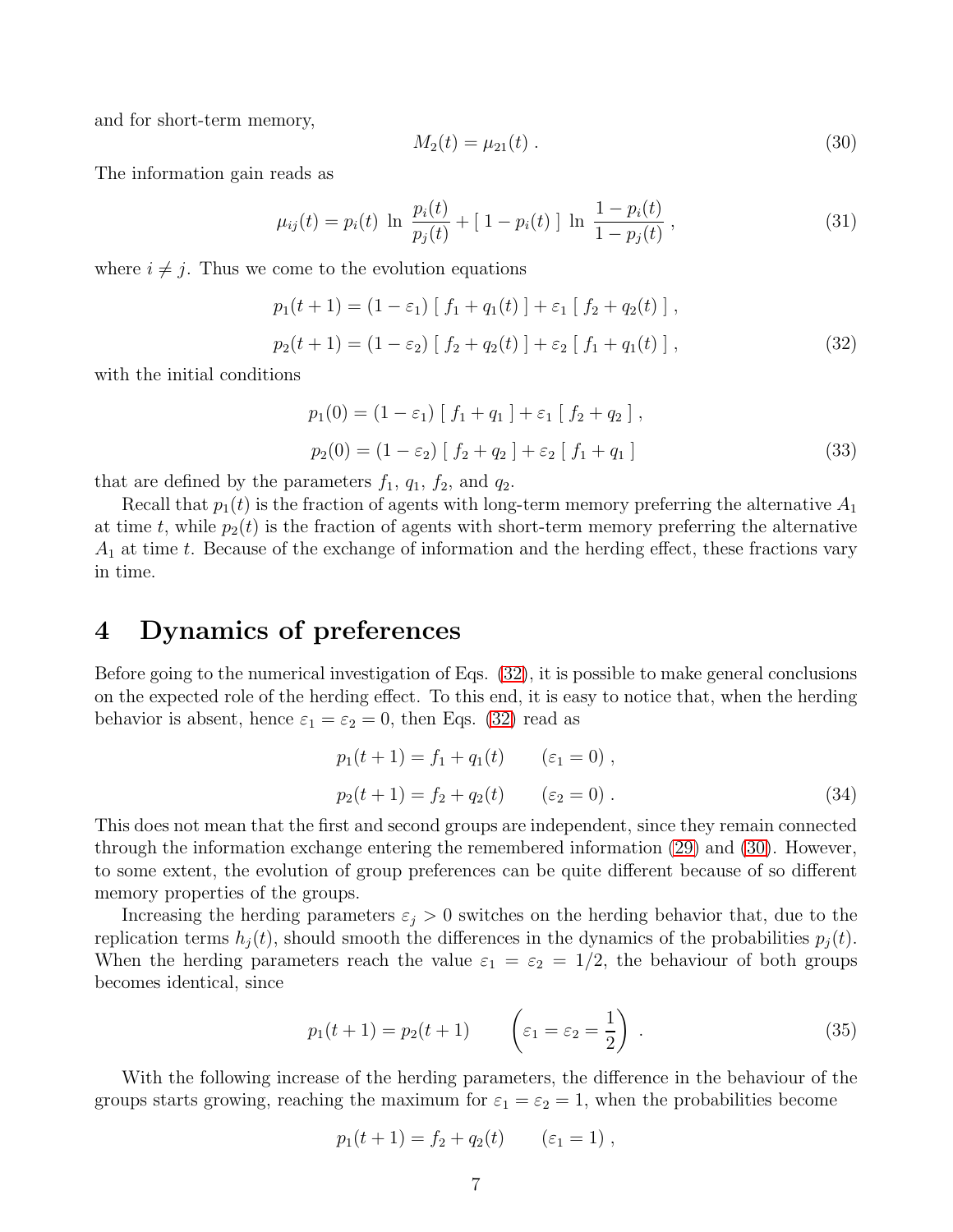<span id="page-7-0"></span>
$$
p_2(t+1) = f_1 + q_1(t) \qquad (\varepsilon_2 = 1) \ . \tag{36}
$$

Thus the expected behaviour of the group probabilities can be rather different at the point  $\varepsilon_1 + \varepsilon_2 = 0$ , when there is no herding effect. The difference smooths when approaching the line  $\varepsilon_1 + \varepsilon_2 = 1$ . An then the difference increases again when drifting to the line  $\varepsilon_1 + \varepsilon_2 = 2$ . Numerical solution of Eqs. [\(32\)](#page-6-0) demonstrates that there occur various types of qualitatively different behaviour. In the first four Figures 1 to 4, we show dynamic regimes corresponding to what can be called moderate herding, with the herding parameters varying from the point  $\varepsilon_1 + \varepsilon_2 = 0$  to the line  $\varepsilon_1 + \varepsilon_2 = 1$ . Figures 5 to 10 present dynamic regimes for large herding parameters between the lines  $\varepsilon_1 + \varepsilon_2 = 1$  and  $\varepsilon_1 + \varepsilon_2 = 2$ . Overall, the following dynamic regimes can happen.

1. In the absence of herding, the functions  $p_i(t)$  tend to fixed points

$$
p_j^* = \lim_{t \to \infty} p_j(t) \tag{37}
$$

The appearance of herding makes the trajectories closer to each other. If there are sharp variations of the functions, they become smoothed by the herding effect, as is shown in Fig. 1.



Figure 1: Probabilities  $p_1(t)$  (solid line) and  $p_2(t)$  (dash-dotted line) for the initial conditions  $f_1 = 0.4$ ,  $f_2 = 0.1$ ,  $q_1 = 0.59$ , and  $q_2 = 0.6$ . (a)  $\varepsilon_1 = \varepsilon_2 = 0$ . The fixed points are  $p_1^* = 0.4$  and  $p_2^* = 0.636$ ; (b)  $\varepsilon_1 = 0.5$  and  $\varepsilon_2 = 0$ . The consensual fixed point is  $p_1^* = p_2^* = 0.7$ ; (c)  $\varepsilon_1 = 0.5$ and  $\varepsilon_2 = 0.3$ . The consensual fixed point is  $p_1^* = p_2^* = 0.7$ .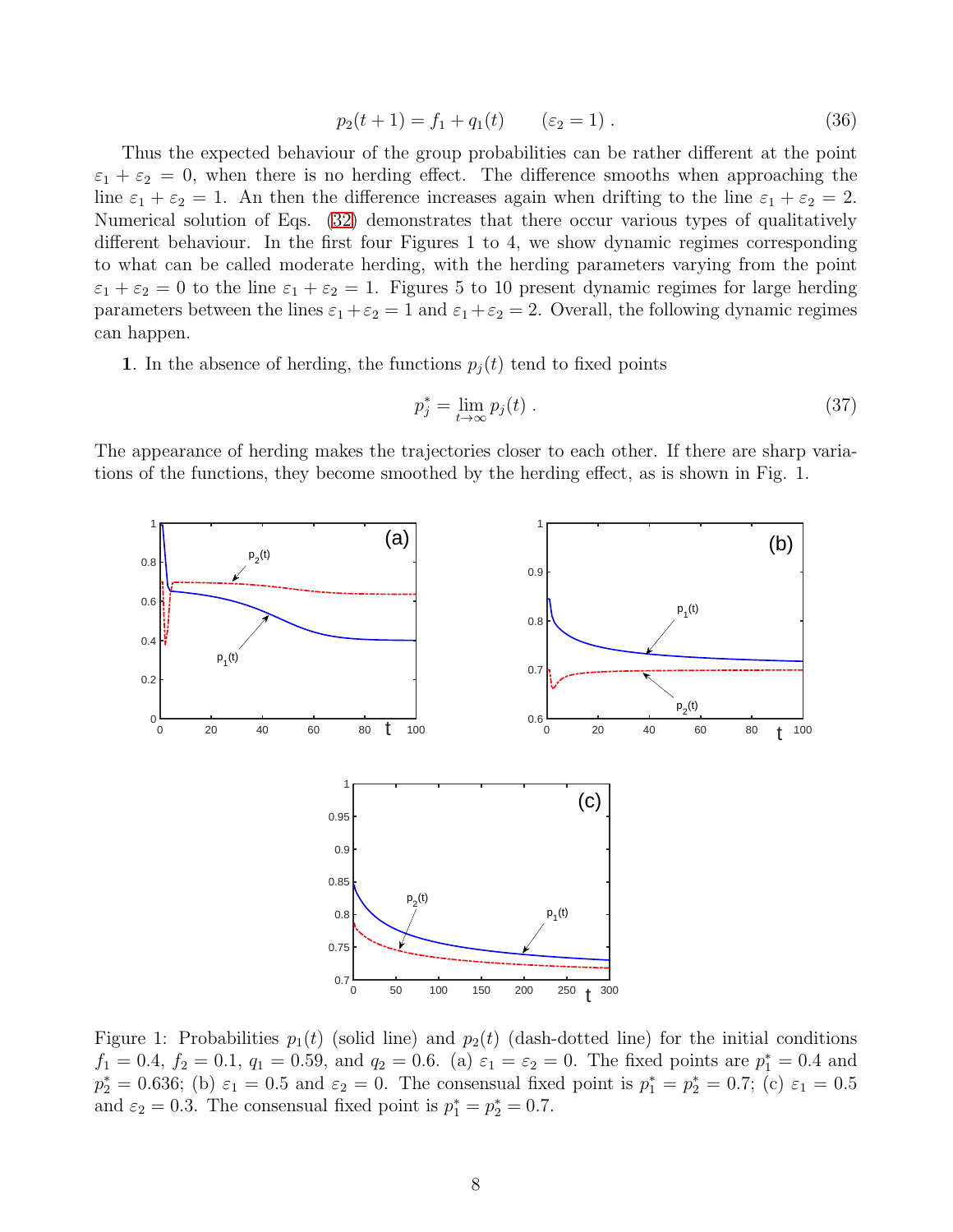2. Without herding, the fraction  $p_1(t)$  of agents with long-term memory tends to a fixed point without sharp variations, while the fraction  $p_2(t)$  of agents with short-term memory experiences at the beginning essential oscillations that attenuate and finally the function tends to a fixed point, as is demonstrated in Fig. 2.



Figure 2: Probabilities  $p_1(t)$  (solid line) and  $p_2(t)$  (dash-dotted line) for the initial conditions  $f_1 = 0.8, f_2 = 0.9, q_1 = 0.19, \text{ and } q_2 = -0.8.$  (a)  $\varepsilon_1 = \varepsilon_2 = 0$ . The fixed points are  $p_1^* = 0.8$ and  $p_2^* = 0.377$ ; (b)  $\varepsilon_1 = 0.05$  and  $\varepsilon_2 = 0$ . The fixed points are  $p_1^* = 0.778$  and  $p_2^* = 0.362$ ; (c)  $\varepsilon_1 = 0.1$  and  $\varepsilon_2 = 0.85$ . The fixed points are  $p_1^* = 0.730$  and  $p_2^* = 0.695$ .

3. When there is no herding,  $p_1(t)$  tends to a fixed point, while  $p_2(t)$  permanently oscillates. Switching on the herding parameters results in the permanent oscillation of both functions  $p_1(t)$ , as well as  $p_2(t)$ . Increasing the herding parameters further, after initial oscillations, forces both functions to tend to their fixed points. This is illustrated in Fig. 3.

4. When the herding effect is absent,  $p_1(t)$  monotonically tends to a fixed point, but  $p_2(t)$  exhibits an unusual behaviour. At the beginning, for sufficiently long time,  $p_2(t)$  behaves smoothly. Then suddenly, it starts widely oscillating and continues oscillating for ever. Slightly increasing the herding parameters shifts the beginning of oscillations to larger times, makes the oscillation amplitude smaller, and makes the function  $p_1(t)$  to also experience everlasting oscillations. The following increase of the herding parameters eliminates oscillations and leads to smooth tendency of both probabilities to different fixed points. The further growth of the herding parameters forces both functions to converge to a consensual fixed point. See Fig. 4.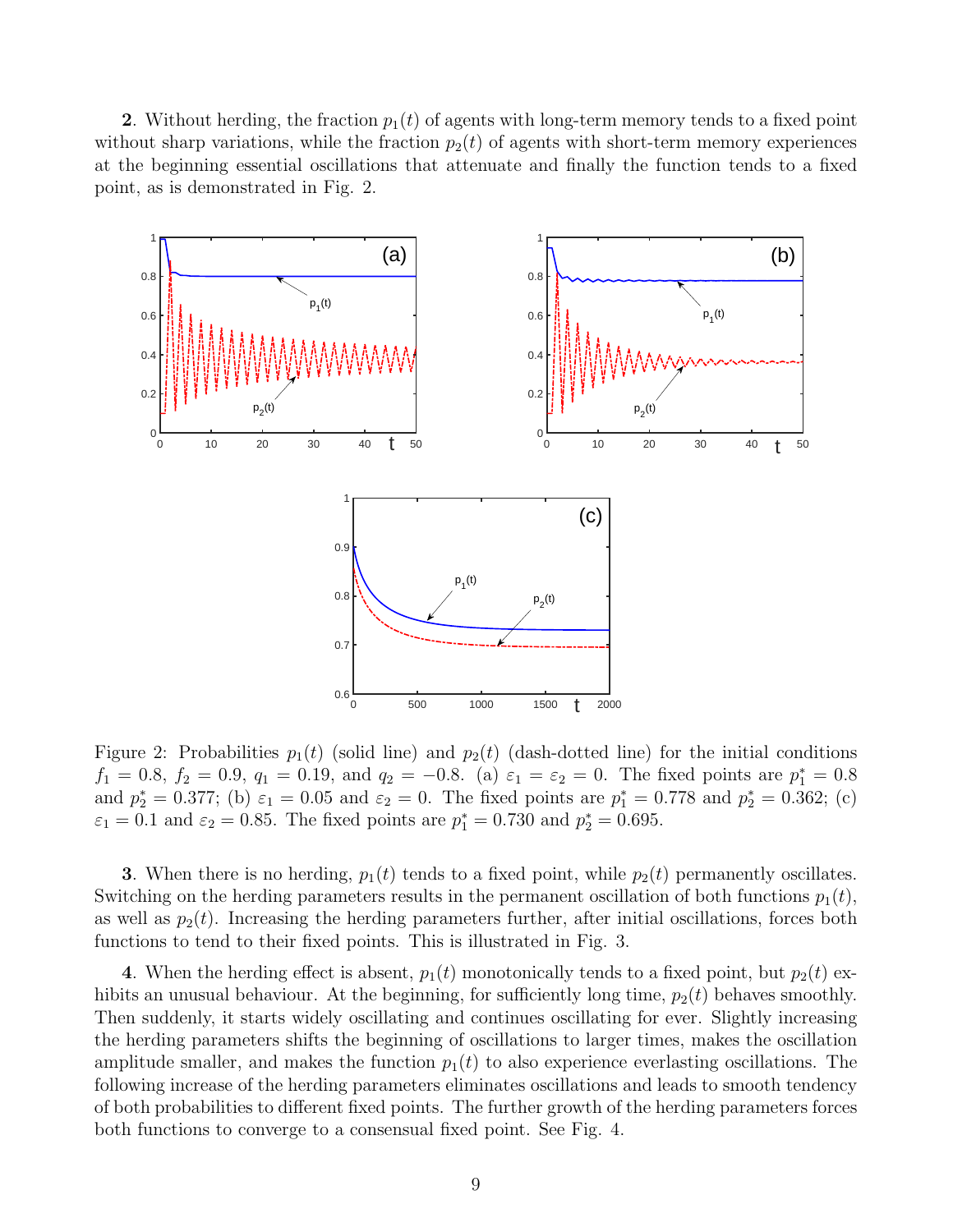

Figure 3: Probabilities  $p_1(t)$  (solid line) and  $p_2(t)$  (dash-dotted line) for the initial conditions  $f_1 = 0.8$ ,  $f_2 = 1$ ,  $q_1 = 0.1$ , and  $q_2 = -0.99$ . (a)  $\varepsilon_1 = \varepsilon_2 = 0$ . The probability for the agents with long-term memory tends to the fixed point  $p_1^* = 0.8$ , while the function  $p_2(t)$  oscillates for all times; (b)  $\varepsilon_1 = 0.1$  and  $\varepsilon_2 = 0$ . Both functions  $p_1(t)$  and  $p_2(t)$  permanently oscillate; (c)  $\varepsilon_1 = \varepsilon_2 = 0.1$ . The functions, after experiencing at the beginning oscillations, tend to the fixed points  $p_1^* = 0.75$  and  $p_2^* = 0.353$ ; (d)  $\varepsilon_1 = 0$  and  $\varepsilon_2 = 0.9$ . Both probabilities tend to the fixed points  $p_1^* = 0.8$  and  $p_2^* = 0.723$ .

Figures 5 to 10 illustrate the case of large herding parameters, such that  $\varepsilon_1 + \varepsilon_2 > 1$ . We start with the values  $\varepsilon_1 = \varepsilon_2 = 1$ , so that  $\varepsilon_1 + \varepsilon_2 = 2$ , when the dynamics is described by Eqs. [\(36\)](#page-7-0) and then consider diminishing parameters approaching the line  $\varepsilon_1 + \varepsilon_2 = 1$ , where Eq. [\(35\)](#page-6-2) is valid. The line  $\varepsilon_1 + \varepsilon_2 = 1$  corresponds to the case of the strongest herding behavior.

5. For  $\varepsilon_1 + \varepsilon_2 = 2$ , the probabilities tend to different fixed points. However, diminishing the herding parameters to the line  $\varepsilon_1 + \varepsilon_2 = 1$  results in the convergence of both functions  $p_i(t)$  to the common fixed point, as is seen from Fig. 5.

6. When  $\varepsilon_1 = \varepsilon_2 = 1$ , the probability  $p_1(t)$  for the agents with long-term memory oscillates from the beginning, while  $p_2(t)$  tends monotonically to a fixed point. This is contrary to Fig. 3, which is in agreement with Eqs. [\(36\)](#page-7-0). Diminishing the herding parameters, first, makes both functions permanently oscillating, but then suppresses the oscillations, so that close to the line  $\varepsilon_1 + \varepsilon_2 = 1$  both probabilities tend to fixed points, as is shown in Fig. 6.

7. For the case  $\varepsilon_1 = \varepsilon_2 = 1$ , the probability  $p_1(t)$  for the agents with long-term memory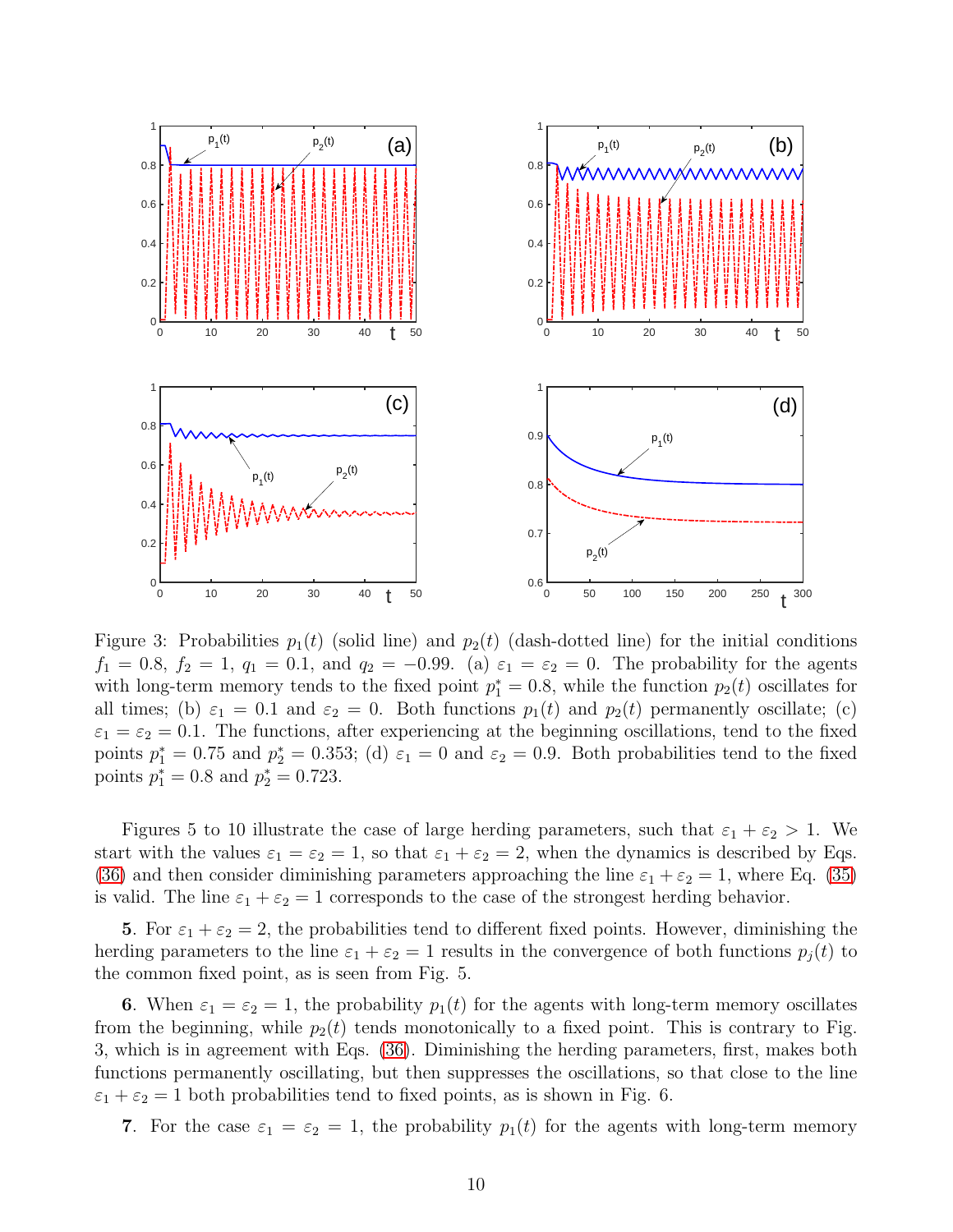permanently oscillates, at the beginning a little, but then the oscillation amplitude increases, while  $p_2(t)$  monotonically tends to a fixed point. Diminishing the herding parameters leads to the oscillation of both probabilities and shifts the start of oscillations to larger times. Then, reducing the herding parameters to the line  $\varepsilon_1 + \varepsilon_2 = 1$  suppresses the oscillations and forces both functions to converge, first to different fixed points and then to the same consensual fixed point, which is illustrated in Fig. 7.

8. For the herding parameters on or close to the point  $\varepsilon_1 + \varepsilon_2 = 2$ , there appear large chaotic fluctuations after rather long time from the beginning of the process. First, only the probability  $p_1(t)$  starts chaotically oscillating, while  $p_2(t)$  smoothly tends to a fixed point. Diminishing the herding parameters results in the sudden chaotic oscillation of both functions. But the further decrease of the herding parameters approaching the line  $\varepsilon_1 + \varepsilon_2 = 1$ , first, makes the oscillations periodic and then eliminates oscillations at al., so that both functions converge to the consensual fixed point (see Fig. 8).

9. At the point  $\varepsilon_1 + \varepsilon_2 = 2$ , the probability for the agents with long-term memory begins chaotically oscillating from the beginning, while that for agent with short-term memory monotonically tends to a fixed point. For smaller herding parameters, first, both functions start chaotically oscillating, then chaotic oscillations transfer to periodic fluctuations, and then both functions become monotonic, tending to fixed points. This behaviour is demonstrated in Fig. 9.

10. One more example of chaotic fluctuations for large herding parameters, which, first, become periodic and then are suppressed when moving from the point  $\varepsilon_1 + \varepsilon_2 = 2$  to the line  $\varepsilon_1 + \varepsilon_2 = 1$ . The transformation of dynamic regimes, when reducing the herding parameters, is shown in Fig. 10.

# 5 Conclusion

We developed a model of a society composed of intelligent agents making decisions by choosing between several alternatives. The choice is based of three attributes, utility, attraction, and herding. By varying the herding parameters there appear different regimes of decision making dynamics. A detailed investigation of possible regimes is done for the time dependence of probabilities of choosing one of two alternatives. Two groups of decision makers are considered, one group consisting of agents with long-term memory and the other group composed of agents with short-term memory.

The most interesting observation is the sudden appearance of oscillations that can be either periodic or chaotic. They can arise either from the beginning of the decision process or after rather long time of smooth dynamics. These suddenly arising waves are self organized, since the society is a closed system having no external perturbations. The sudden growth of the self-excited waves is an interesting example of the appearance of periodic and chaotic dynamics in a closed system. The herding effect smooths the dynamics and even can suppress the self-excited waves.

The aim of the paper is the analysis of admissible dynamic regimes in a complex society. Qualitatively similar dynamics regimes can occur in real social systems. As illustrations, it is possible to adduce several dynamic trends from Google analogous to the evolution curves in our figures. Thus, Fig. 11 demonstrates the curve rising to a limiting value, with small random fluctuations. Figure 12 depicts the decreasing tendency to a limit. In Fig. 13, we see almost periodic motion. And Fig. 14 displays a kind of chaotic behavior. It looks that all types of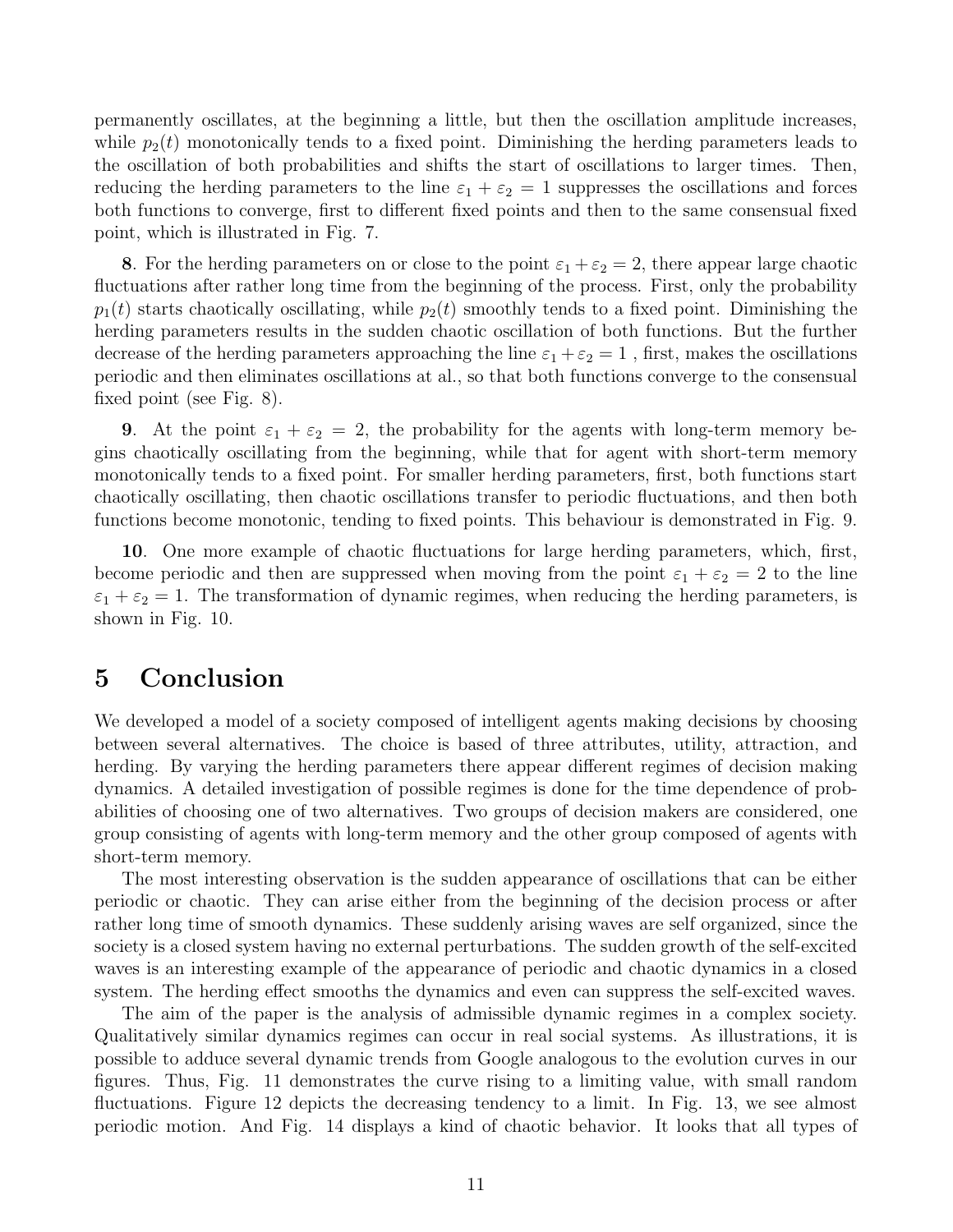behavior exhibited by the model we considered can happen in realistic social systems.

#### CRediT authorship contribution statement

V.I. Yukalov and E.P. Yukalova equally contributed to the paper: Concept, Design, Analysis, Writing, or revision of the manuscript.

#### Declaration of competing interest

The authors declare that they have no known competing financial interests or personal relationships that could have appeared to influence the work reported in this paper.

# <span id="page-11-0"></span>References

- <span id="page-11-1"></span>[1] T. Parsons, The Social System, Taylor and Francis, London, 2005.
- [2] M. Perc, J. Gómez-Gardeñes, A. Szolnoki, L.M. Floria, Y. Moreno, Evolutionary dynamics of group interactions on structured populations: a review, J. Roy. Soc. Interface 10 (2013) 20120997.
- <span id="page-11-2"></span>[3] M. Perc, J.J. Jordan, D.G. Rand, Z. Wang, S. Boccaletti, A. Szolnoki, Statistical physics of human cooperation, Phys. Rep. 687 (2017) 1–51.
- <span id="page-11-5"></span>[4] M. Jusup, P. Holme, K. Kanazawa, M. Takayasu, I. Romic, Z. Wang, S. Gecek, T. Lipic, B. Podobnik, L. Wang, W. Luo, T. Klanjscek, J. Fan, S. Boccaletti, M. Perc, Social physics, [arXiv:2110.01866](http://arxiv.org/abs/2110.01866) (2021).
- <span id="page-11-3"></span>[5] J.P. Scott, Social Network Analysis, Sage, Thousand Oaks, 2000.
- [6] R. Albert, A.L. Barabasi, Statistical mechanics of complex networks, Rev. Mod. Phys. 74 (2002) 47–98.
- [7] S. Boccaletti, V. Latora, Y. Moreno, M. Chavez, D.U. Hwanga, Complex networks: Structure and dynamics, Phys. Rep. 424 (2006) 175–308.
- [8] R. Van Meter, Quantum Networking, Hoboken, Wiley, 2014.
- [9] D.Y. Kenett, M. Perc, S. Boccaletti, Networks of networks: An introduction, Chaos Solit. Fract. 80 (2015) 1–6.
- <span id="page-11-6"></span><span id="page-11-4"></span>[10] A.S. da Mata, Complex networks: A mini review, Braz. J. Phys. 50 (2020) 658–672.
- [11] N. Nilsson, Artificial Intelligence: A New Synthesis, Morgan Kaufmann, San Francisco, 1998.
- [12] D. Poole, A. Mackworth, R. Goebel, Computational Intelligence: A Logical Approach, Oxford University, New York, 1998.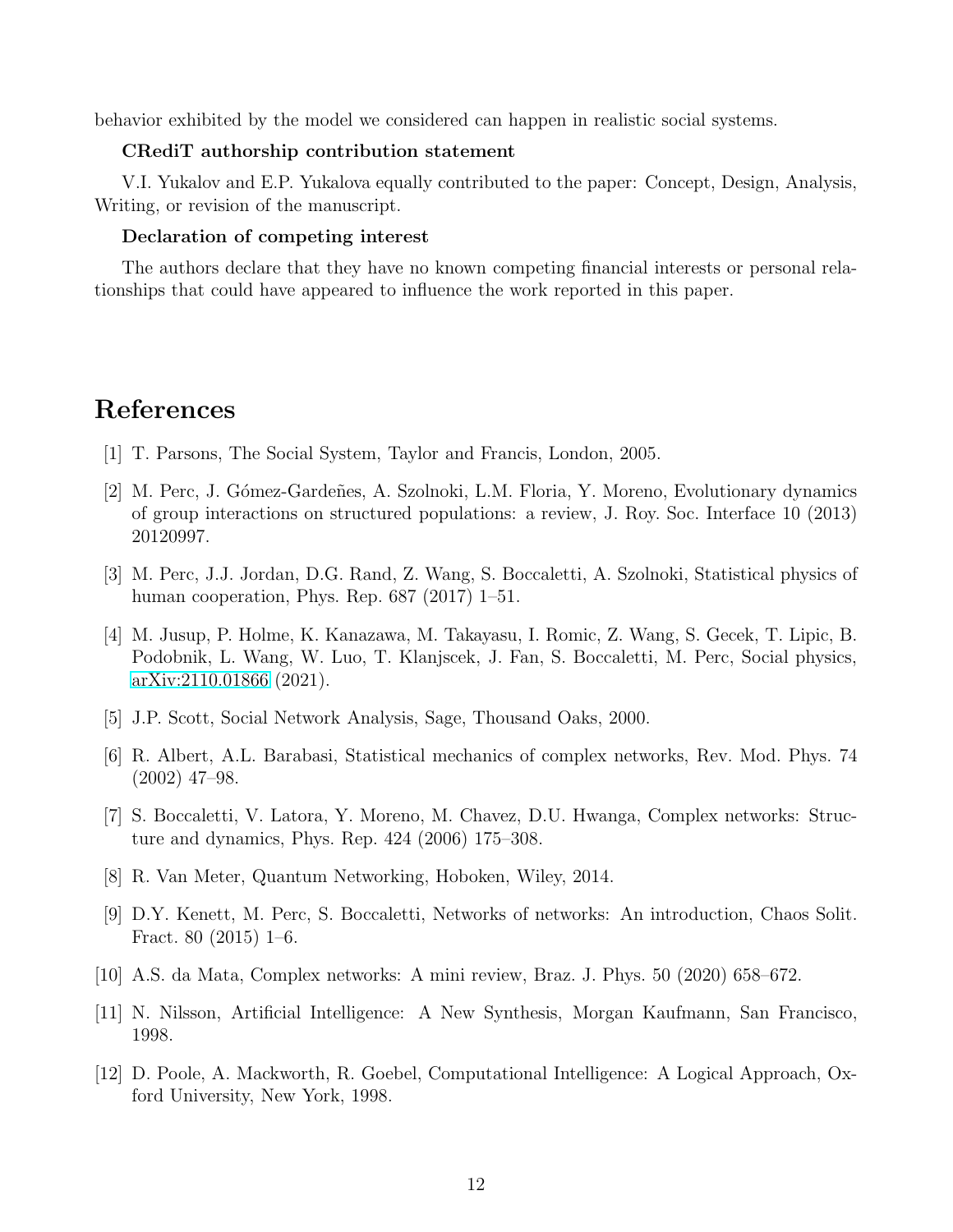- [13] G.F. Luger, W.A. Stubblefield, Artificial Intelligence: Structures and Strategies for Complex Problem Solving, Benjamin Cummings, Redwood City, 2004.
- <span id="page-12-0"></span>[14] E. Rich, K. Knight, S.B. Nair, Artificial Intelligence, McGraw Hill, New Delhi, 2009.
- <span id="page-12-1"></span>[15] S.J. Russell, P. Norvig, Artificial Intelligence: A Modern Approach, Hoboken, Pearson, 2021.
- [16] V.I. Yukalov, D. Sornette, Quantum decision theory as quantum theory of measurement, Phys. Lett. A 372 (2008) 6867–6871.
- [17] V.I. Yukalov, D. Sornette, Scheme of thinking quantum systems, Laser Phys. Lett. 6 (2009) 833–839.
- [18] V.I. Yukalov, D. Sornette, Physics of risk and uncertainty in quantum decision making, Eur. Phys. J. B 71 (2009) 533–548.
- <span id="page-12-4"></span>[19] V.I. Yukalov, D. Sornette, Decision theory with prospect interference and entanglement, Theory Decis. 70 (2011) 283–328.
- [20] V.I. Yukalov, D. Sornette, Quantitative predictions in quantum decision theory, IEEE Trans. Syst. Man Cybern. Syst. 48 (2018) 366–381.
- [21] V.I. Yukalov, Evolutionary processes in quantum decision theory, Entropy 22 (2020) 681.
- <span id="page-12-2"></span>[22] V.I. Yukalov, Tossing quantum coins and dice, Laser Phys. 31 (2021) 055201.
- <span id="page-12-3"></span>[23] V.I. Yukalov, E.P. Yukalova, D. Sornette, Role of collective information in networks of quantum operating agents, Physica A 598 (2022) 127365.
- <span id="page-12-5"></span>[24] V.I. Yukalov, Quantification of emotions in decision making, Soft Comput. 26 (2021) 2419– 2436.
- <span id="page-12-6"></span>[25] V.I. Yukalov, A resolution of St. Petersburg paradox, J. Math. Econ. 97 (2021) 102537.
- <span id="page-12-7"></span>[26] P.C. Fishburn, Decision and Value Theory, Wiley, New York, 1964.
- <span id="page-12-8"></span>[27] R.L. Keeney, H. Raiffa, Decisions with Multiple Objectives: Preferences and Value Tradeoffs, Wiley, New York, 1976.
- [28] S. Frederick, G. Loewenstein, T. O'Donoghue, Time discounting and time preference: A critical review, J. Econ. Liter. 40 (2002) 351–401.
- <span id="page-12-9"></span>[29] V.I. Yukalov, E.P. Yukalova, D. Sornette, Information processing by networks of quantum decision makers, Physica A 492 (2018) 747–766.
- <span id="page-12-11"></span><span id="page-12-10"></span>[30] V.I. Yukalov, Equilibration of quasi-isolated quantum systems, Phys. Lett. A 376 (2012) 550–554.
- [31] V.I. Yukalov, Decoherence and equilibration under nondestructive measurements, Ann. Phys. (N.Y.) 327 (2012) 253–263.
- <span id="page-12-12"></span>[32] S. Kullback, R.A. Leibler, On information and sufficiency, Ann. Math. Stat. 22 (1951) 79–86.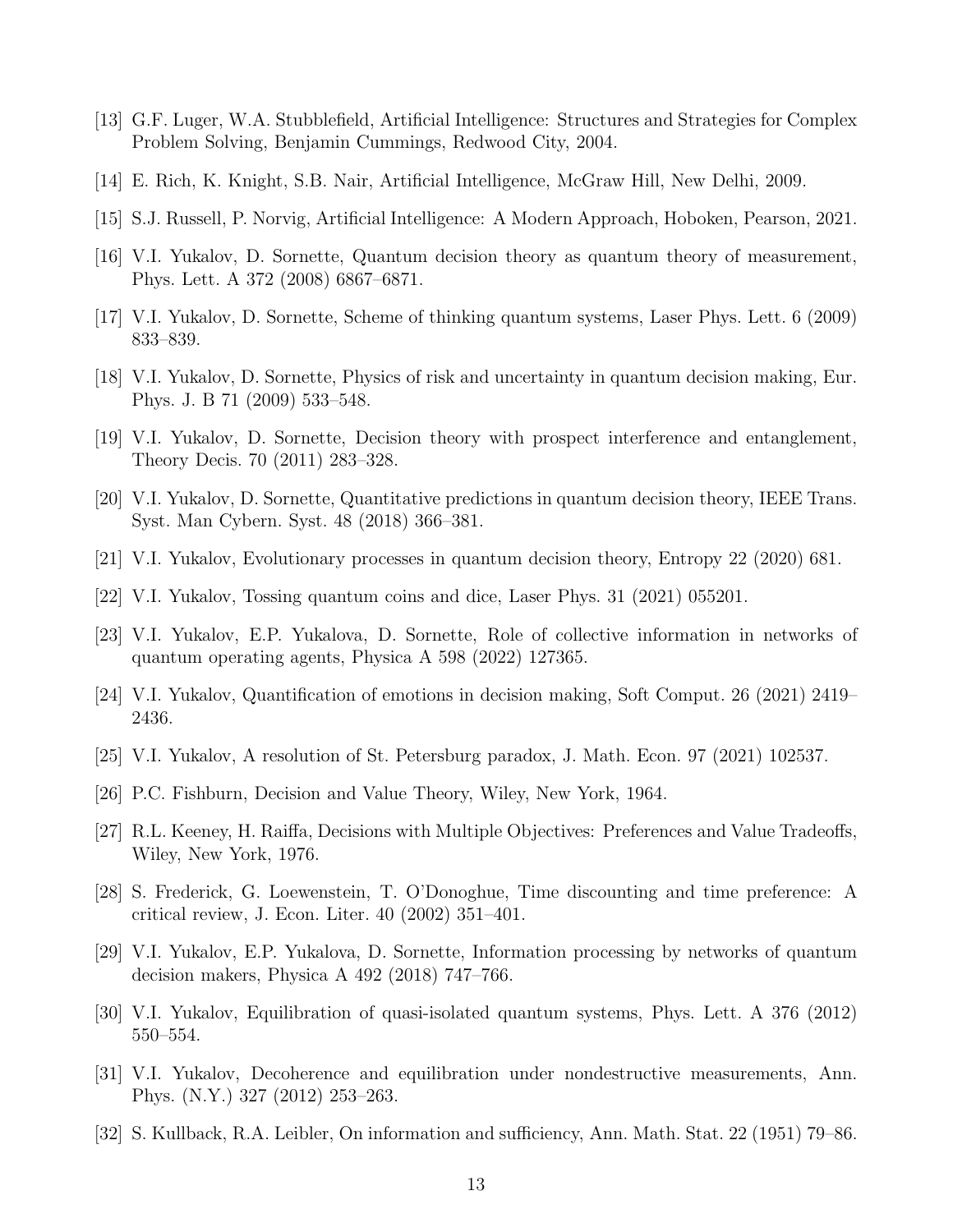- <span id="page-13-1"></span><span id="page-13-0"></span>[33] S. Kullback, Information Theory and Statistics, Wiley, New York, 1959.
- [34] E.D. Martin, The Behavior of Crowds: A Psychological Study, Harper, New York, 1920.
- [35] M. Sherif, The Psychology of Social Norms, Harper Collins, New York, 1936.
- [36] N.J. Smelser, Theory of Collective Behavior, Free Press, Glencoe, 1963.
- [37] R.K. Merton, Social Theory and Social Structure, Free Press, New York, 1968.
- [38] R.H. Turner, L.M. Killian, Collective Behavior, Prentice-Hall Englewood Cliffs, 1993.
- <span id="page-13-2"></span>[39] E. Hatfield, J.T. Cacioppo, R.L. Rapson, Emotional Contagion, Cambridge University, New York, 1994.
- <span id="page-13-3"></span>[40] M.K. Brunnermeier, Asset Pricing under Asymmetric Information: Bubbles, Crashes, Technical Analysis, and Herding, Oxford University, Oxford, 2001.
- [41] W.H. Sandholm, Population Games and Evolutionary Dynamics, Massachusetts Institute of Technology, Cambridge, 2010.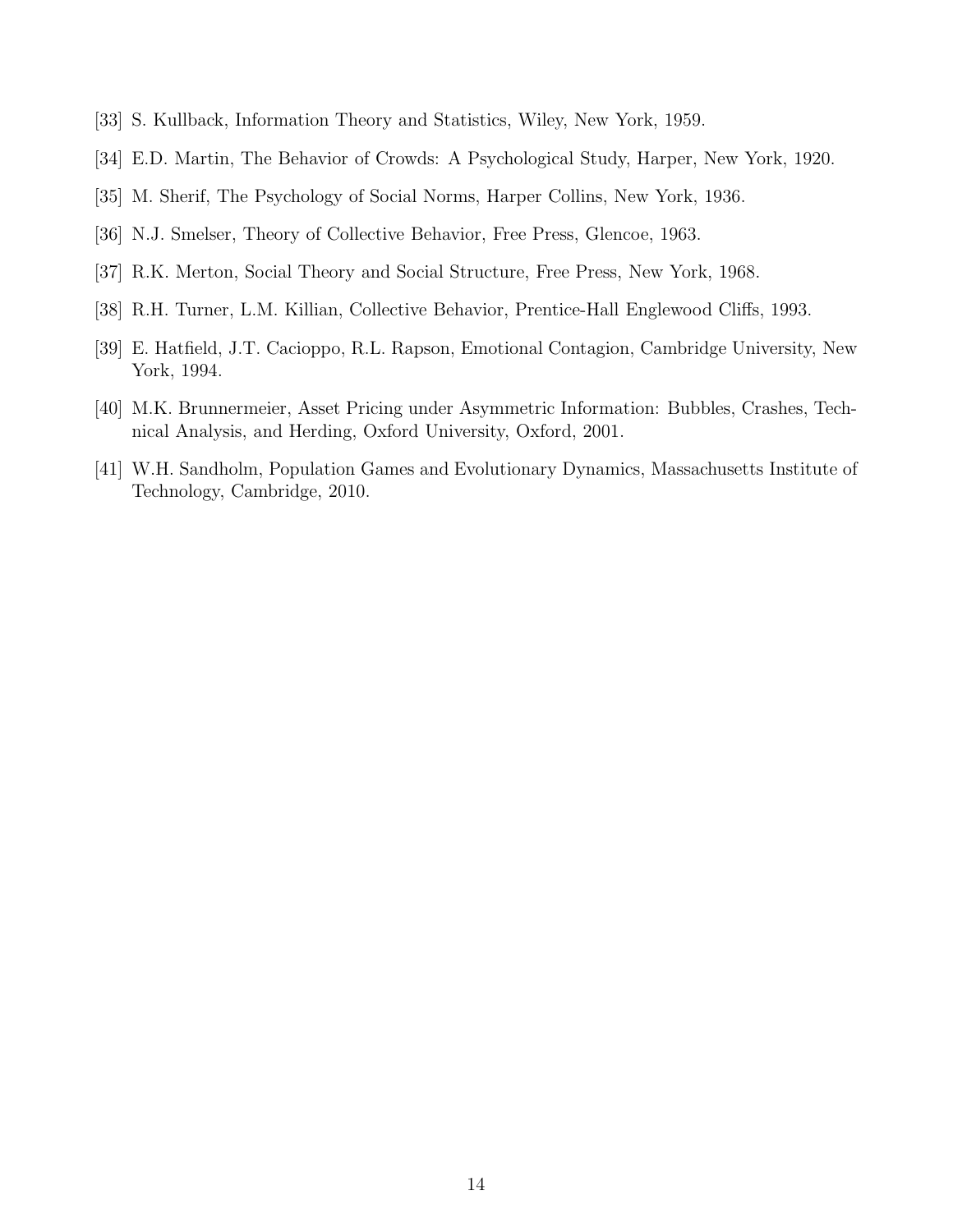

Figure 4: Probabilities  $p_1(t)$  (solid line) and  $p_2(t)$  (dash-dotted line) for the initial conditions  $f_1 = 0.3, f_2 = 0, q_1 = 0.699, \text{ and } q_2 = 0.98.$  (a)  $\varepsilon_1 = \varepsilon_2 = 0$ . The function  $p_1(t)$  tends to the fixed point  $p_1^* = 0.3$ , while  $p_2(t)$ , after sufficiently long time of smooth behaviour, exhibits everlasting oscillations; (b)  $\varepsilon_1 = 0.05$  and  $\varepsilon_2 = 0$ . Both functions  $p_1(t)$  and  $p_2(t)$  always oscillate; (c)  $\varepsilon_1 = 0.05$  and  $\varepsilon_2 = 0.1$ . Both functions tend to different fixed points  $p_1^* = 0.322$  and  $p_2^* = 0.692$ ; (d)  $\varepsilon_1 = \varepsilon_2 = 0.1$ . Both probabilities tend to the consensual fixed point  $p_1^* = p_2^* = 0.98$ ; (e)  $\varepsilon_1 = 0.5$  and  $\varepsilon_2 = 0.3$ ; Both probabilities  $p_1(t)$  and  $p_2(t)$  monotonically tend to the consensual fixed point  $p_1^* = p_2^* = 0.98$ . This is an example showing the spontaneous appearance of self-excited oscillations that can be suppressed by the herding effect.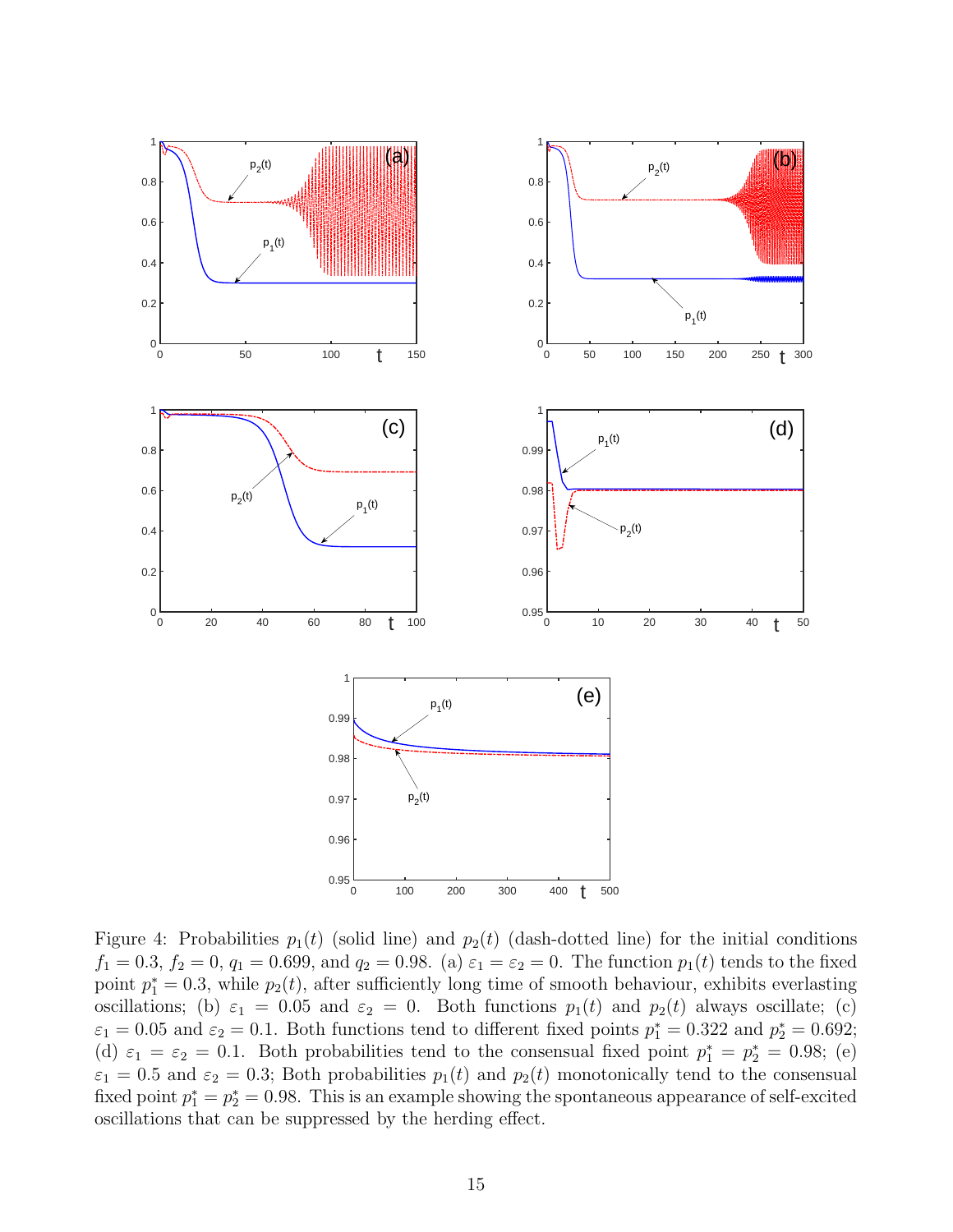

Figure 5: Probabilities  $p_1(t)$  (solid line) and  $p_2(t)$  (dash-dotted line) for the initial conditions  $f_1 = 1, f_2 = 0.2, q_1 = -0.9,$  and  $q_2 = 0.6$ . (a)  $\varepsilon_1 = \varepsilon_2 = 1$ . The fixed points are  $p_1^* = 0.5$  and  $p_2^* = 1$ ; (b)  $\varepsilon_1 = 0.9$  and  $\varepsilon_2 = 0.7$ . The consensual fixed point is  $p_1^* = p_2^* = 0.8$ ; (c)  $\varepsilon_1 = 0.6$  and  $\varepsilon_2 = 0.9$ . The consensual fixed point is  $p_1^* = p_2^* = 0.8$ ; (d)  $\varepsilon_1 = 0.5$  and  $\varepsilon_2 = 0.7$ . Both functions tend to  $p_1^* = p_2^* = 0.8$ .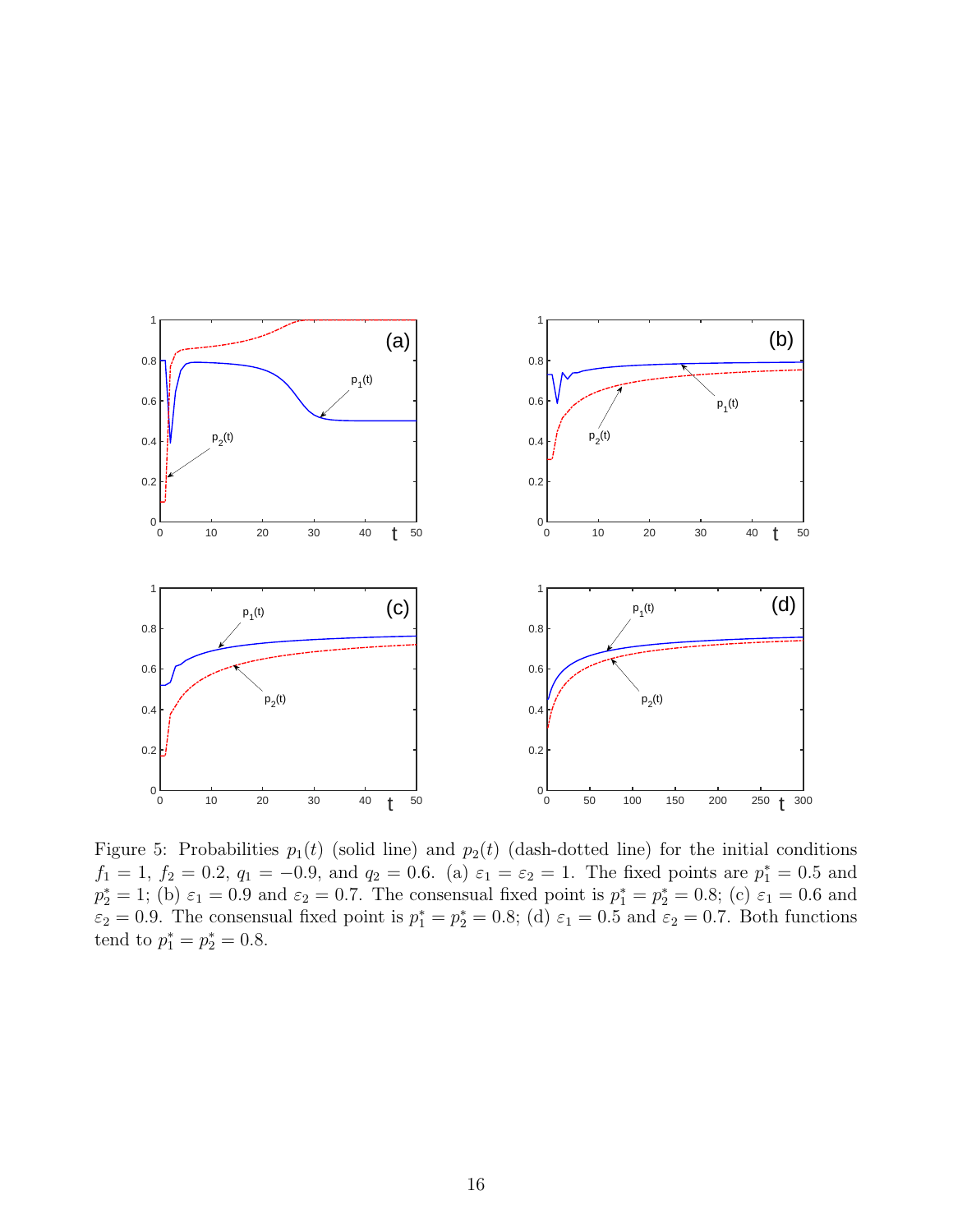

Figure 6: Probabilities  $p_1(t)$  (solid line) and  $p_2(t)$  (dash-dotted line) for the initial conditions  $f_1 = 0.6, f_2 = 1, q_1 = 0.39, \text{ and } q_2 = -0.9.$  (a)  $\varepsilon_1 = \varepsilon_2 = 1$ . The function  $p_1(t)$  oscillates with a constant amplitude and  $p_2(t)$  tends monotonically to the fixed point  $p_2^* = 0.6$ ; (b)  $\varepsilon_1 = 1$ and  $\varepsilon_2 = 0.9$ . Both functions  $p_1(t)$  and  $p_2(t)$  permanently oscillate with constant amplitudes; (c)  $\varepsilon_1 = 0.9$  and  $\varepsilon_2 = 0.8$ . The functions tend to the fixed points  $p_1^* = 0.265$  and  $p_2^* = 0.525$ , respectively; (d)  $\varepsilon_1 = 0.3$  and  $\varepsilon_2 = 0.9$ . The fixed points are  $p_1^* = 0.455$  and  $p_2^* = 0.552$ .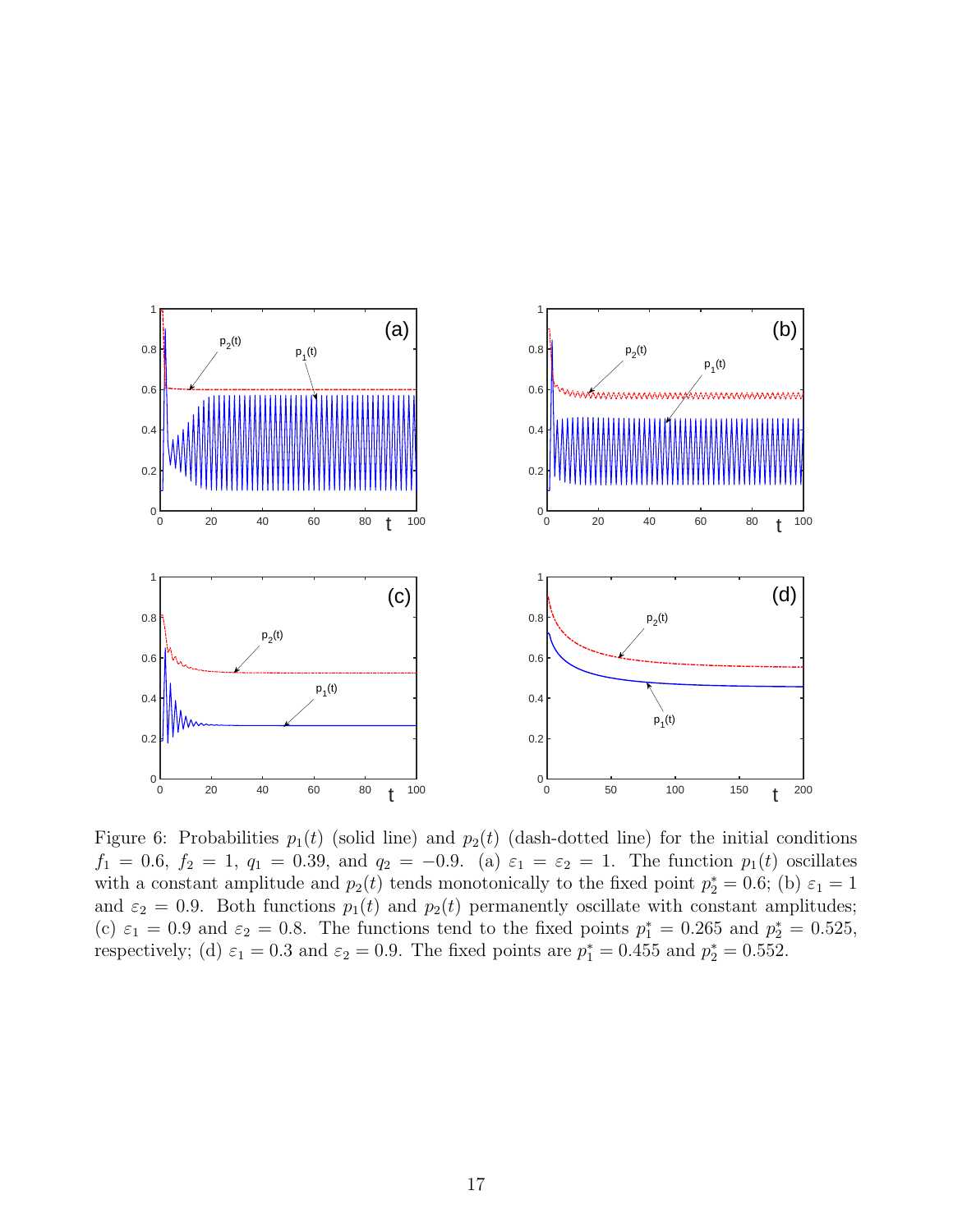

Figure 7: Probabilities  $p_1(t)$  (solid line) and  $p_2(t)$  (dash-dotted line) for the initial conditions  $f_1 = 0.1, f_2 = 0, q_1 = 0.899, \text{ and } q_2 = 0.93.$  (a)  $\varepsilon_1 = \varepsilon_2 = 1$ . The function  $p_1(t)$  oscillates, while  $p_2(t)$  tends monotonically to the fixed point  $p_2^* = 0.1$ ; (b)  $\varepsilon_1 = 1$  and  $\varepsilon_2 = 0.98$ . Both functions  $p_1(t)$  and  $p_2(t)$  oscillate; (c)  $\varepsilon_1 = 1$  and  $\varepsilon_2 = 0.9$ . The probabilities tend to the fixed points  $p_1^* = 0.6$  and  $p_2^* = 0.15$ ; (d)  $\varepsilon_1 = 1$  and  $\varepsilon_2 = 0.8$ . Both functions converge to the same fixed point  $p_1^* = p_2^* = 0.93$ ; (e)  $\varepsilon_1 = 0.5$  and  $\varepsilon_1 = 0.8$ . The functions converge monotonically to the consensual fixed point  $p_1^*=p_2^*=0.93$  .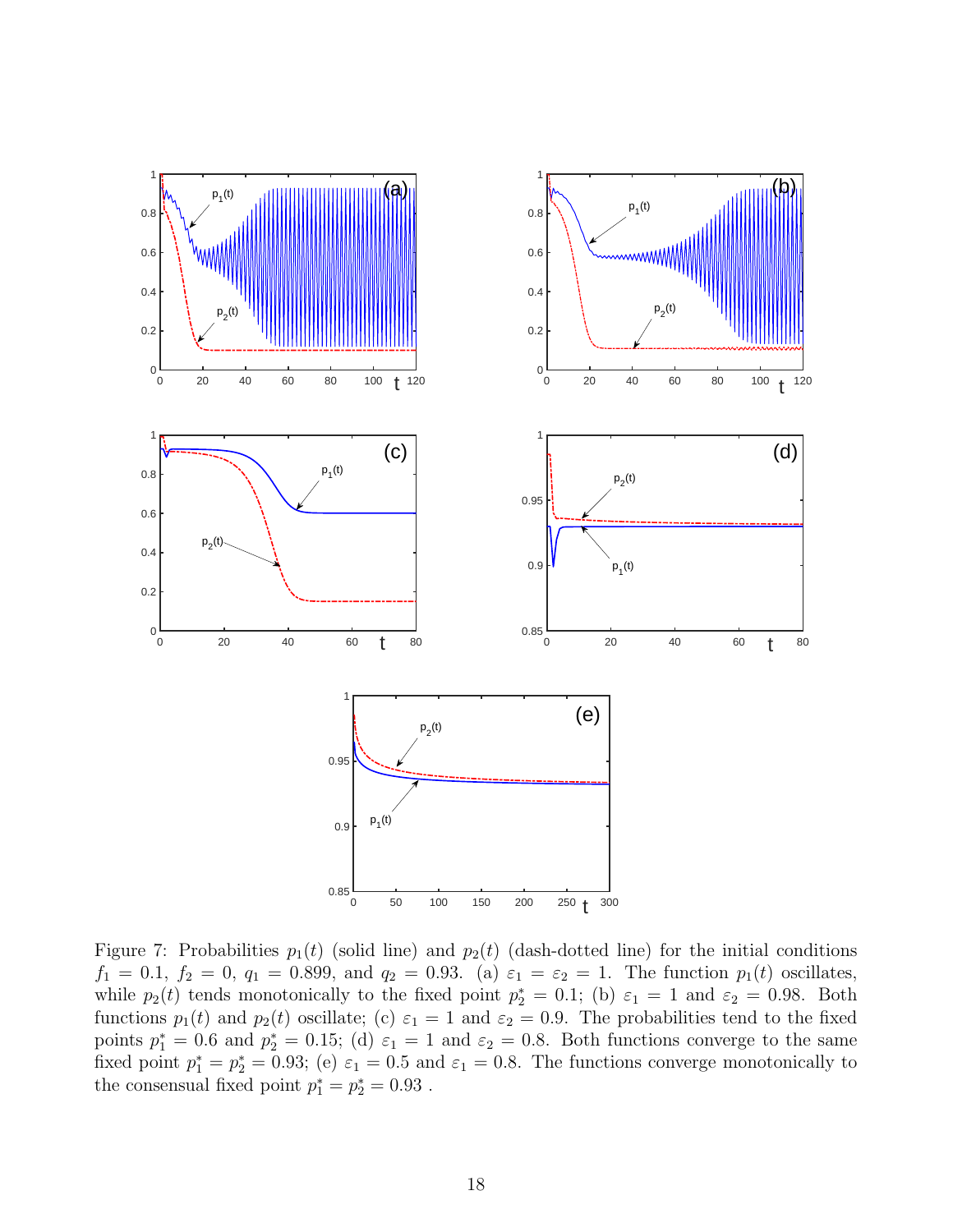

Figure 8: Probabilities  $p_1(t)$  (solid line) and  $p_2(t)$  (dash-dotted line) for the initial conditions  $f_1 = 0.3, f_2 = 0, q_1 = 0.699, \text{ and } q_2 = 0.99.$  (a)  $\varepsilon_1 = \varepsilon_2 = 1$ . The function  $p_1(t)$ , after quite long time of smooth behaviour, suddenly starts chaotically oscillating, but  $p_2(t)$  goes monotonically to the fixed point  $p_2^* = 0.3$ ; (b)  $\varepsilon_1 = 1$  and  $\varepsilon_2 = 0.95$ . Both functions  $p_1(t)$  and  $p_2(t)$ , after rather long time of smooth behaviour, start chaotically oscillating; (c)  $\varepsilon_1 = 0.94$  and  $\varepsilon_2 = 0.98$ . Both functions  $p_1(t)$  and  $p_2(t)$ , after the initial smooth behaviour, start periodic oscillations; (d)  $\varepsilon_1 = 0.9$  and  $\varepsilon_2 = 0.8$ . Oscillations are suppressed and the functions  $p_1(t)$  and  $p_2(t)$  converge to the consensual fixed point  $p_1^* = p_2^* = 0.99$ ; (e)  $\varepsilon_1 = 0.5$  and  $\varepsilon_2 = 0.9$ . Both functions monotonically converge to the same fixed point  $p_1^* = p_2^* = 0.99$ .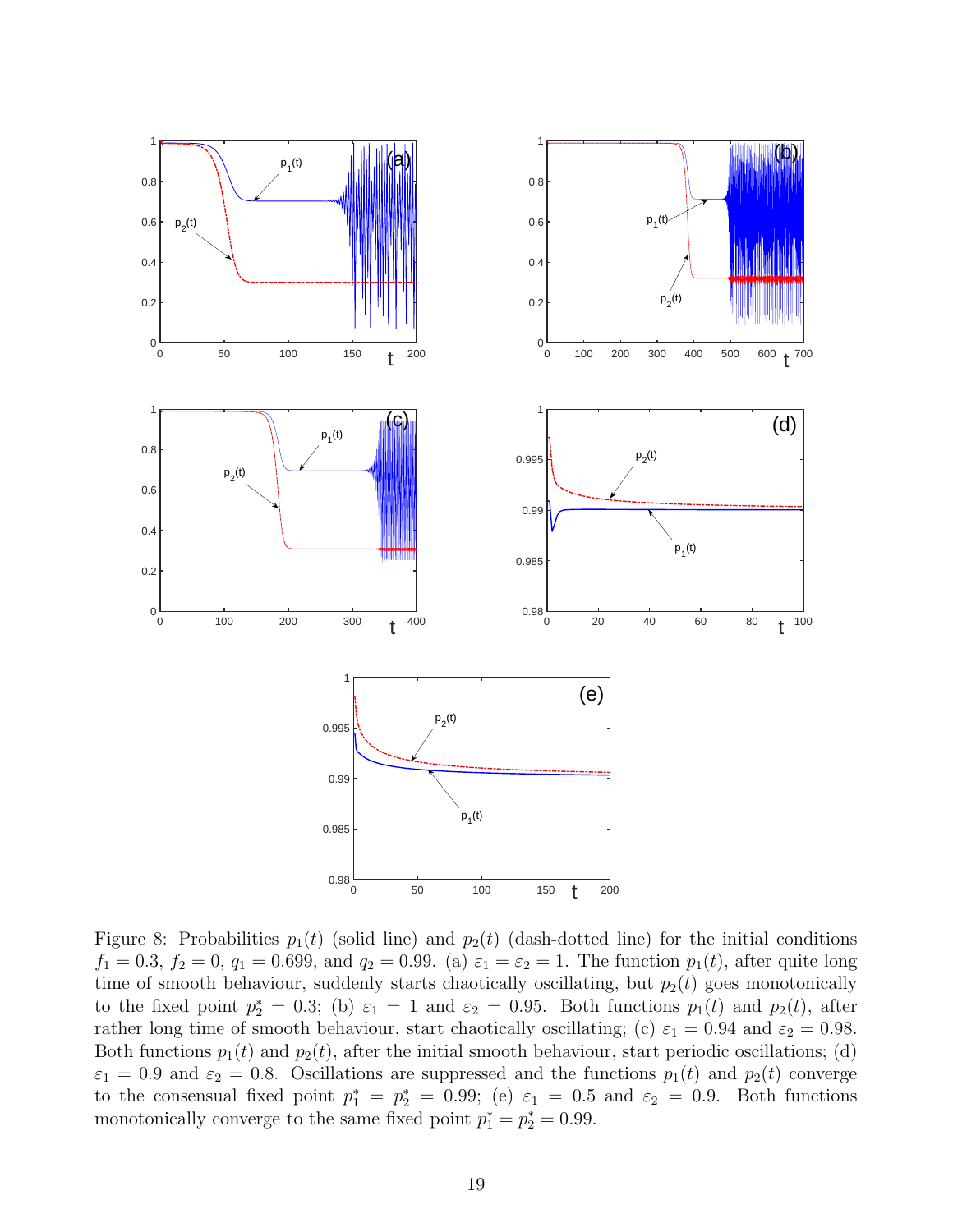

Figure 9: Probabilities  $p_1(t)$  (solid line) and  $p_2(t)$  (dash-dotted line) for the initial conditions  $f_1 = 0.6, f_2 = 1, q_1 = 0.3, \text{ and } q_2 = -0.999.$  (a)  $\varepsilon_1 = \varepsilon_2 = 1$ . The function  $p_1(t)$  starts chaotically oscillating from the very beginning, while  $p_2(t)$  monotonically tends to the fixed point  $p_2^* = 0.6$ ; (b)  $\varepsilon_1 = 1$  and  $\varepsilon_2 = 0.8$ . Both functions  $p_1(t)$  and  $p_2(t)$  oscillate chaotically; (c)  $\varepsilon_1 = 0.9$  and  $\varepsilon_2 = 0.8$ . Both functions  $p_1(t)$  and  $p_2(t)$  exhibit periodic oscillations; (d)  $\varepsilon_1 = 0.9$ and  $\varepsilon_2 = 0.7$ . After the initial period of oscillations, both functions tend to the fixed points  $p_1^* = 0.204$  and  $p_2^* = 0.468$ ; (e)  $\varepsilon_1 = 0.2$  and  $\varepsilon_2 = 1$ . Both functions monotonically converge to the fixed points  $p_1^* = 0.485$  and  $p_2^* = 0.6$ .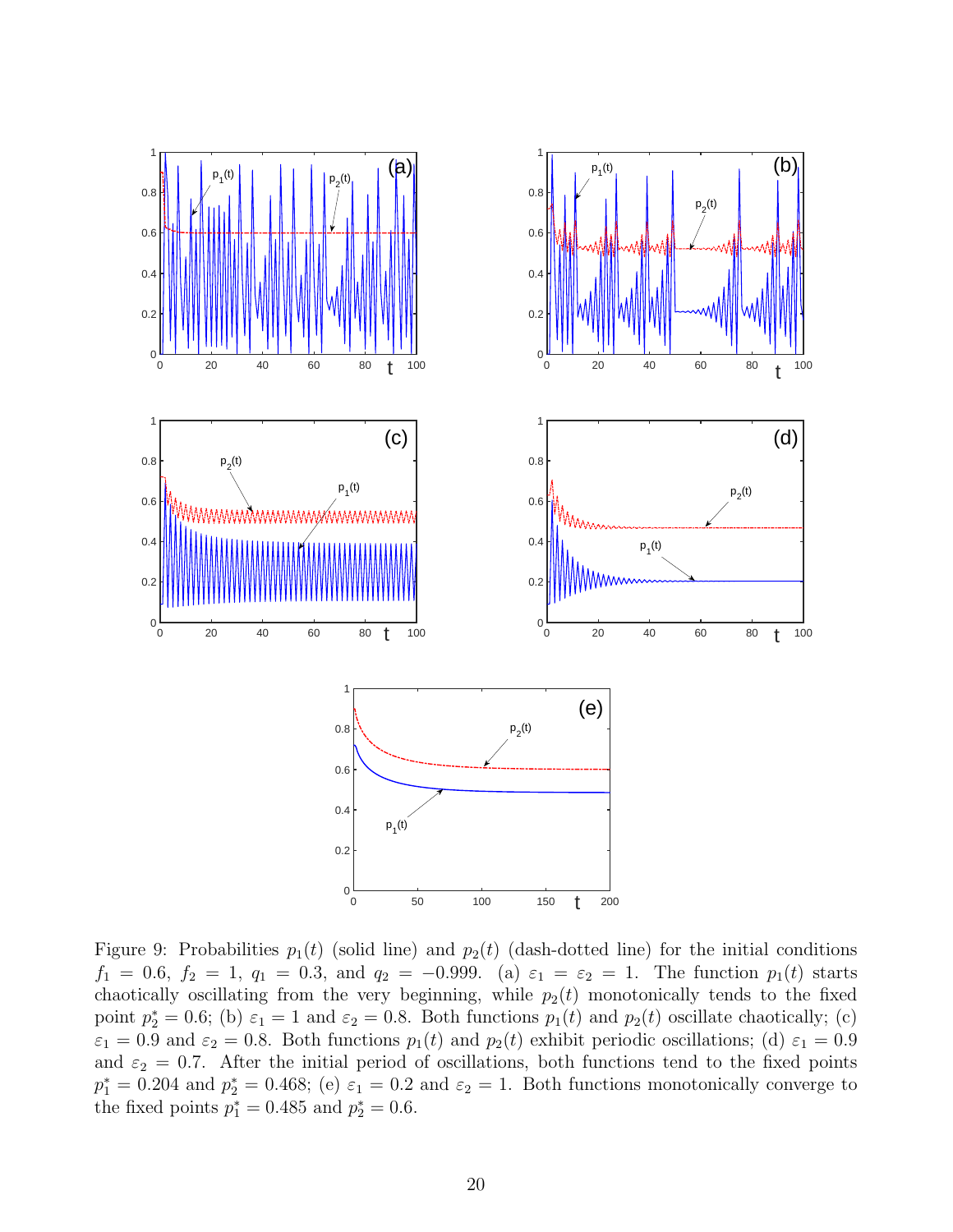

Figure 10: Probabilities  $p_1(t)$  (solid line) and  $p_2(t)$  (dash-dotted line) for the initial conditions  $f_1 = 0.2, f_2 = 0, q_1 = -0.1, \text{ and } q_2 = 0.999.$  (a)  $\varepsilon_1 = \varepsilon_2 = 1$ . The function  $p_1(t)$  experiences chaotic oscillations, while  $p_2(t)$  monotonically tends to the fixed point  $p_2^* = 0.2$ ; (b)  $\varepsilon_1 = 1$ and  $\varepsilon_2 = 0.7$ . Both functions  $p_1(t)$  and  $p_2(t)$  chaotically oscillate; (c)  $\varepsilon_1 = \varepsilon_2 = 0.9$ . Both functions  $p_1(t)$  and  $p_2(t)$  demonstrate periodic oscillations; (d)  $\varepsilon_1 = 0.9$  and  $\varepsilon_2 = 0.8$ . After initial fluctuations, the functions tend to the fixed points  $p_1^* = 0.685$  and  $p_2^* = 0.308$ ; e)  $\varepsilon_1 = 0.1$ and  $\varepsilon_2 = 1$ . Both functions monotonically tend to the fixed points  $p_1^* = 0.278$  and  $p_2^* = 0.2$ .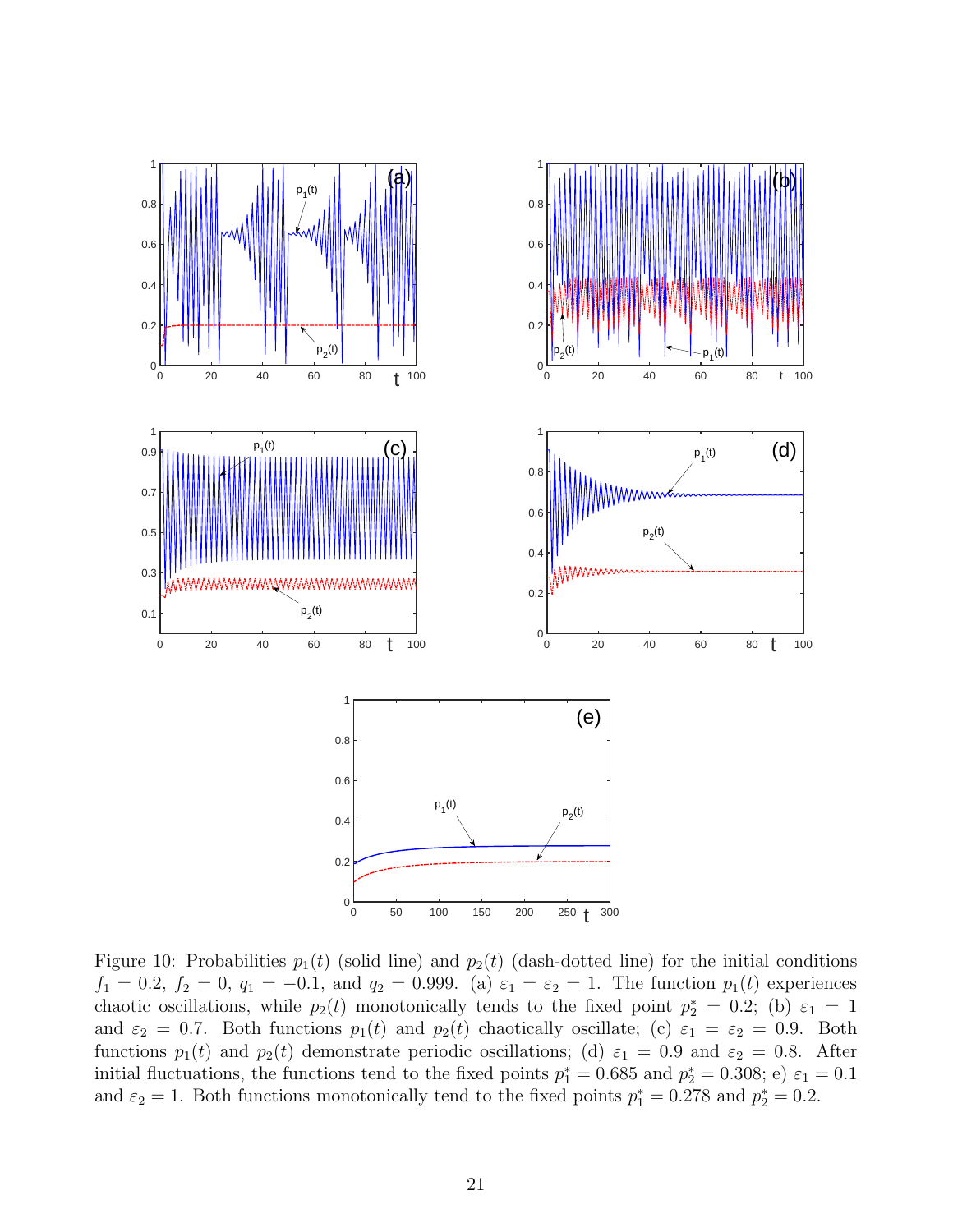| 2004 - present $\sqrt{*}$<br>Canada $\blacktriangledown$ | All categories v | Web Search |  |     |
|----------------------------------------------------------|------------------|------------|--|-----|
| Interest over time 2                                     |                  |            |  | まぐく |
|                                                          |                  |            |  |     |
| 100                                                      |                  |            |  |     |
| $-75$<br>50                                              |                  | Vym        |  |     |

Figure 11: Interest to USD in Canada over time from 2004 up to now. (Increases to its limit).

| Explore<br><b>Google Trends</b><br>$\equiv$ |                                               |              | Е<br>≺ | 曲<br>Sign in |
|---------------------------------------------|-----------------------------------------------|--------------|--------|--------------|
| Worldwide =                                 | 2004 - present $\sqrt{*}$<br>All categories v | Web Search = |        |              |
| Interest over time 2                        |                                               |              |        | ▲ ⇔ <        |
| 100                                         |                                               |              |        |              |
| 75<br>50                                    |                                               |              |        |              |
| 25                                          | mum                                           | Note         |        |              |
| Jan 1, 2004                                 | Oct 1, 2010                                   | Jul 1, 2017  |        |              |

Figure 12: Interest to car prices worldwide over time from 2004 up to now. (Decreases to its limit).



Figure 13: Interest to football game in USA over time from 2004 up to now. (Oscillations).